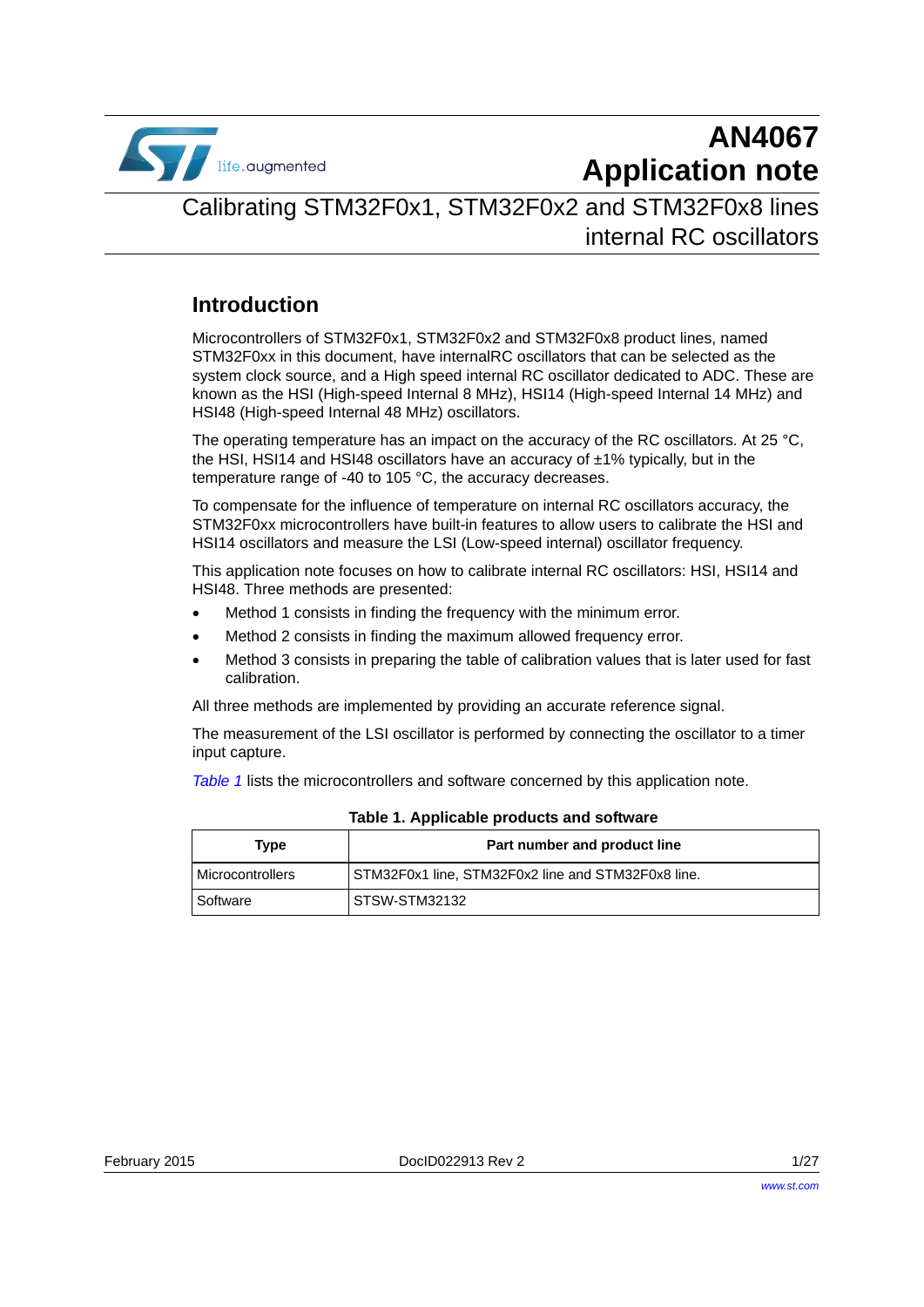## **Contents**

| 1              |     |       |                                                                       |  |
|----------------|-----|-------|-----------------------------------------------------------------------|--|
| $\overline{2}$ |     |       |                                                                       |  |
| 3              |     |       |                                                                       |  |
|                | 3.1 |       |                                                                       |  |
|                |     | 3.1.1 |                                                                       |  |
|                |     | 3.1.2 |                                                                       |  |
|                |     | 3.1.3 |                                                                       |  |
|                | 3.2 |       |                                                                       |  |
|                |     | 3.2.1 | Case where LSE is used as the reference frequency to measure HSI . 11 |  |
|                |     | 3.2.2 | Case where another source is used as the reference frequency to       |  |
|                |     | 3.2.3 |                                                                       |  |
| 3.3            |     |       |                                                                       |  |
|                |     | 3.3.1 |                                                                       |  |
|                |     | 3.3.2 |                                                                       |  |
|                |     | 3.3.3 |                                                                       |  |
|                |     | 3.3.4 |                                                                       |  |
| 3.4            |     |       |                                                                       |  |
|                | 3.5 |       |                                                                       |  |
|                |     | 3.5.1 |                                                                       |  |
| 4              |     |       | Low-speed internal oscillator measurement  22                         |  |
|                | 4.1 |       |                                                                       |  |
|                | 4.2 |       | Description of the internal oscillator measurement firmware  23       |  |
| 5              |     |       | Internal oscillator calibration/measurement example description 24    |  |
| 6              |     |       |                                                                       |  |
| 7              |     |       |                                                                       |  |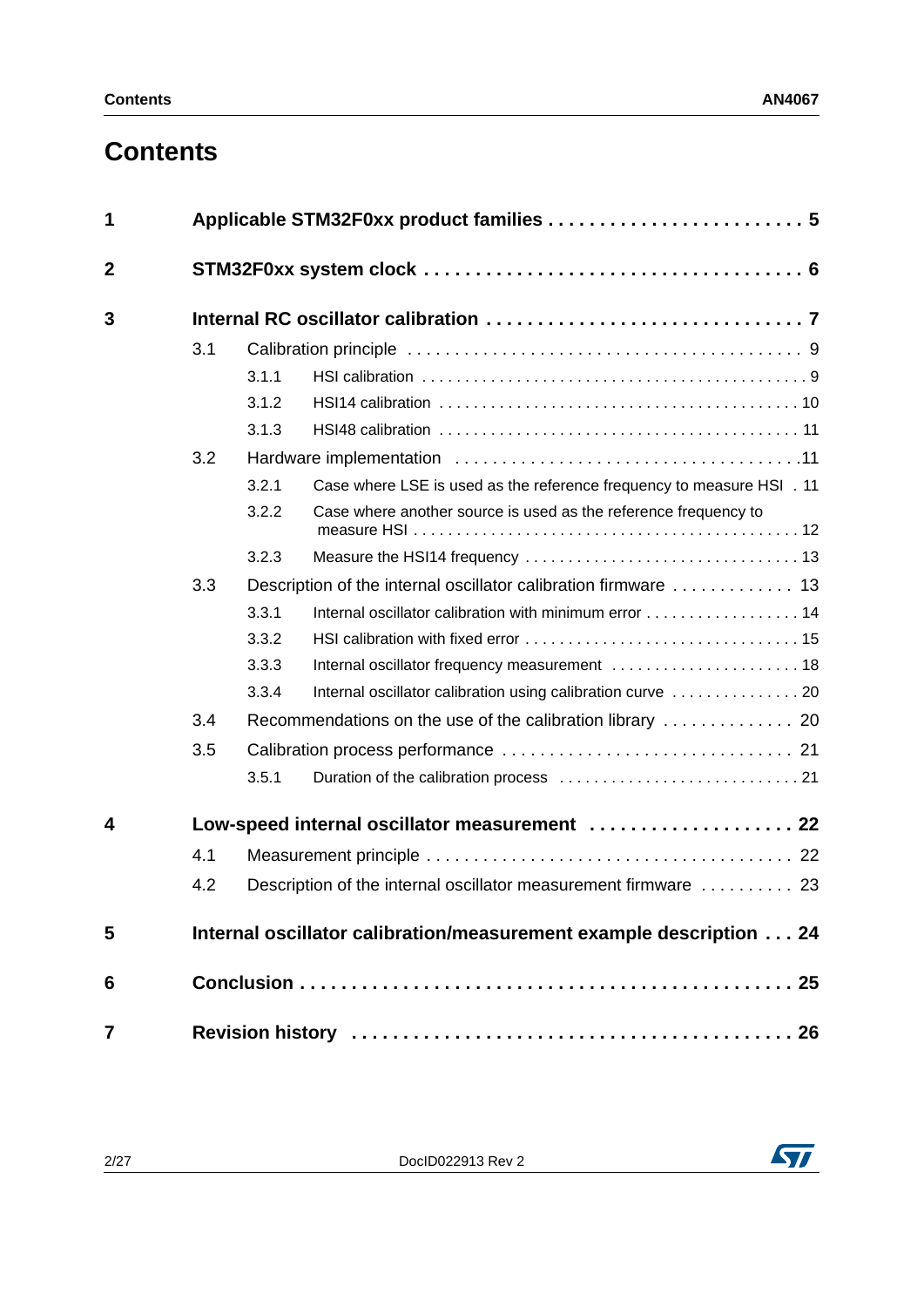## **List of tables**

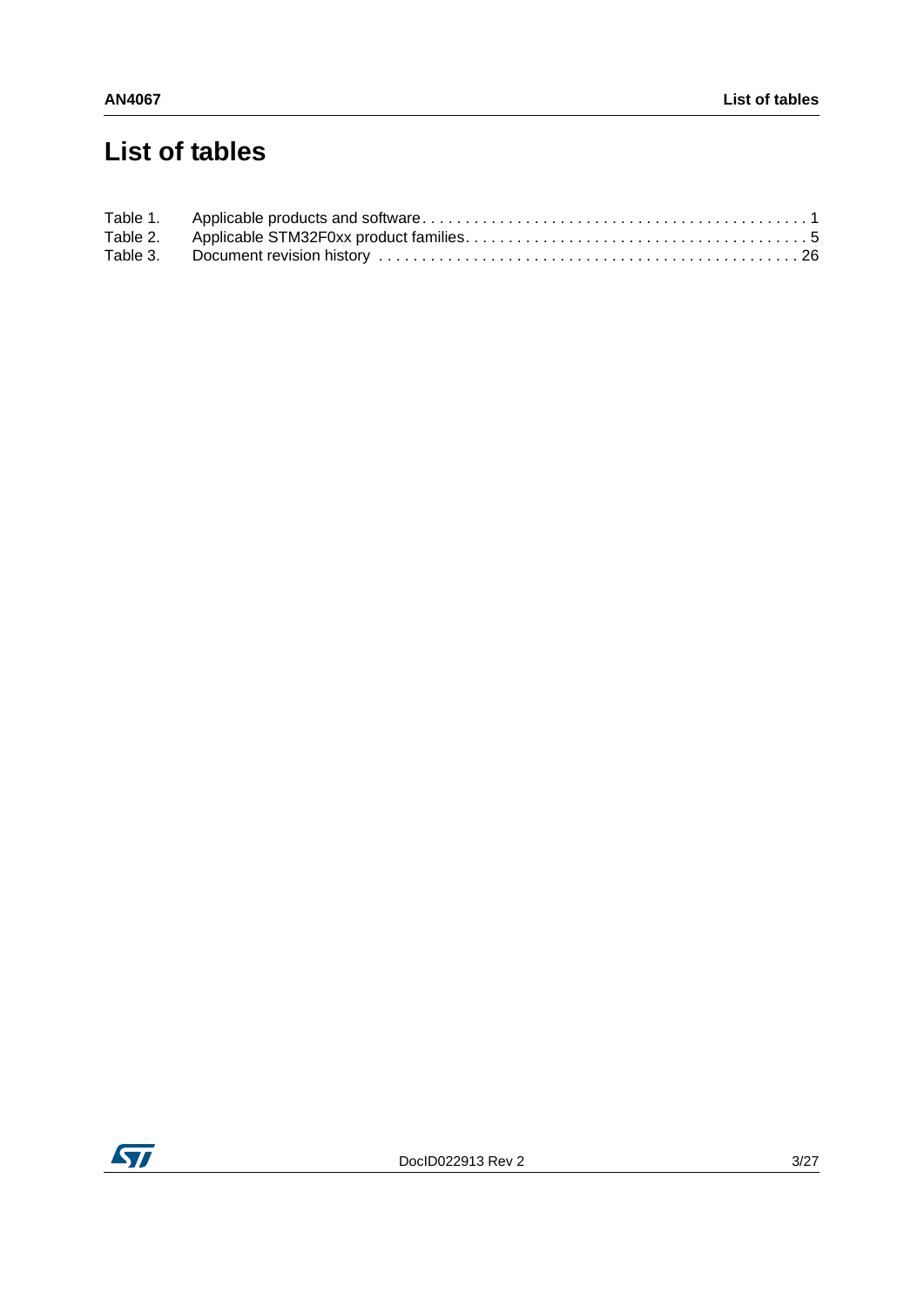# **List of figures**

| Figure 1.  |                                                             |  |
|------------|-------------------------------------------------------------|--|
| Figure 2.  |                                                             |  |
| Figure 3.  |                                                             |  |
| Figure 4.  |                                                             |  |
| Figure 5.  |                                                             |  |
| Figure 6.  |                                                             |  |
| Figure 7.  | Hardware connection using LSE as the reference frequency 12 |  |
| Figure 8.  |                                                             |  |
| Figure 9.  |                                                             |  |
| Figure 10. |                                                             |  |
| Figure 11. |                                                             |  |
| Figure 12. |                                                             |  |
| Figure 13. |                                                             |  |
| Figure 14. |                                                             |  |
| Figure 15. |                                                             |  |
| Figure 16. |                                                             |  |

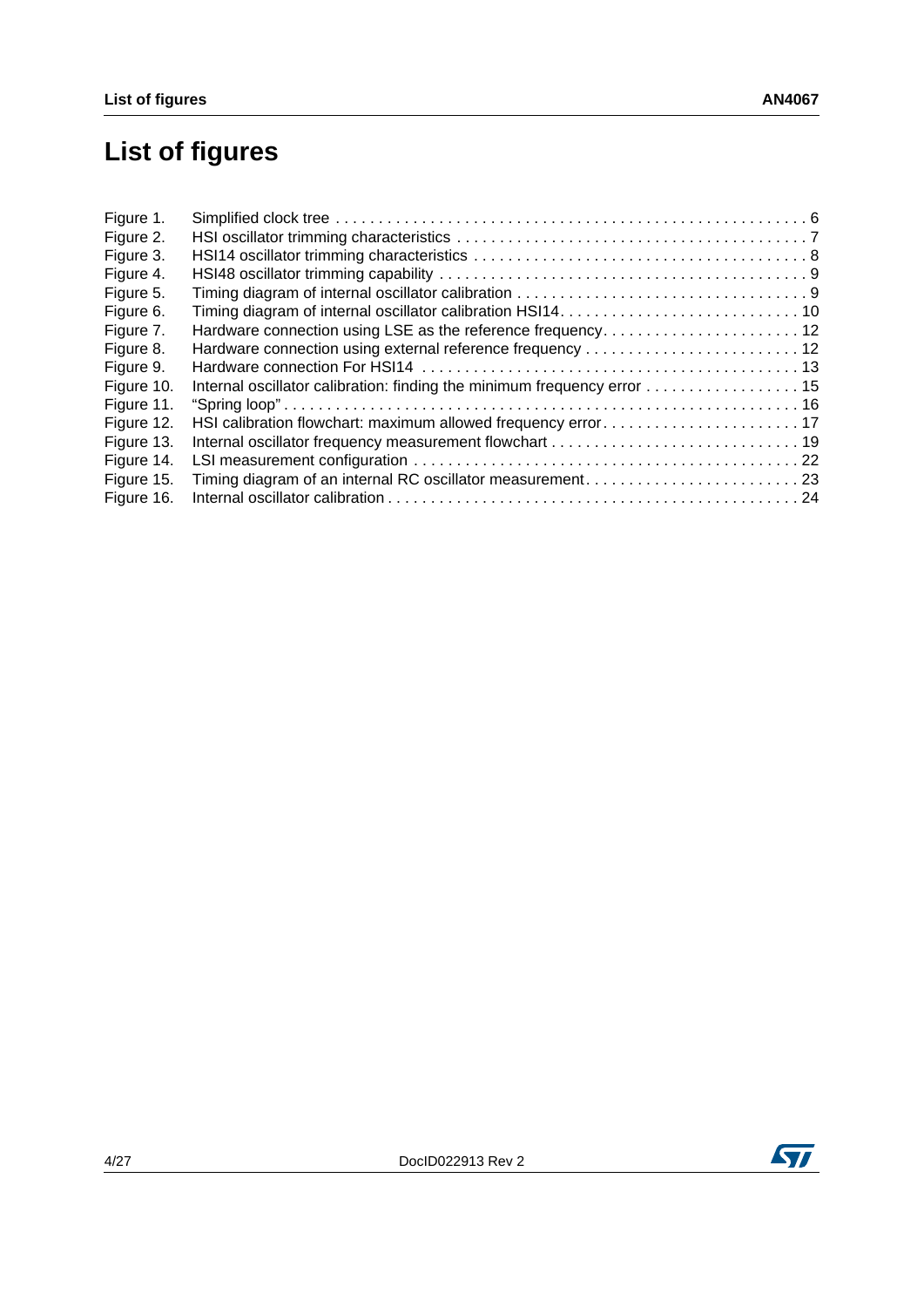## <span id="page-4-0"></span>**1 Applicable STM32F0xx product families**

*[Table](#page-4-1) 2* provides the list of STM32F0xx product families and respective memory size to which this application note applies.

<span id="page-4-1"></span>

| apio El Tipplioabio O FilloEl VAA produot fullimoo |                          |  |
|----------------------------------------------------|--------------------------|--|
| STM32F0xx family                                   | <b>Flash memory size</b> |  |
| STM32F030                                          | up to 256 Kbytes         |  |
| STM32F031                                          | up to 32 Kbytes          |  |
| STM32F038                                          | up to 32 Kbytes          |  |
| STM32F042                                          | up to 32 Kbytes          |  |
| STM32F048                                          | up to 32 Kbytes          |  |
| STM32F051                                          | up to 64 Kbytes          |  |
| STM32F058                                          | up to 32 Kbytes          |  |
| STM32F070                                          | up to 128 Kbytes         |  |
| STM32F071                                          | up to 128 Kbytes         |  |
| STM32F072                                          | up to 128 Kbytes         |  |
| STM32F078                                          | up to 128 Kbytes         |  |
| STM32F091                                          | up to 256 Kbytes         |  |
| STM32F098                                          | up to 256 Kbytes         |  |
|                                                    |                          |  |

|  |  |  | Table 2. Applicable STM32F0xx product families |  |
|--|--|--|------------------------------------------------|--|
|--|--|--|------------------------------------------------|--|

*Note: All the information related to HSI48 is only applicable to the following product families: STM32F042, STM32F048, STM32F071, STM32F072, STM32F078, STM32F091 and STM32F098.* 

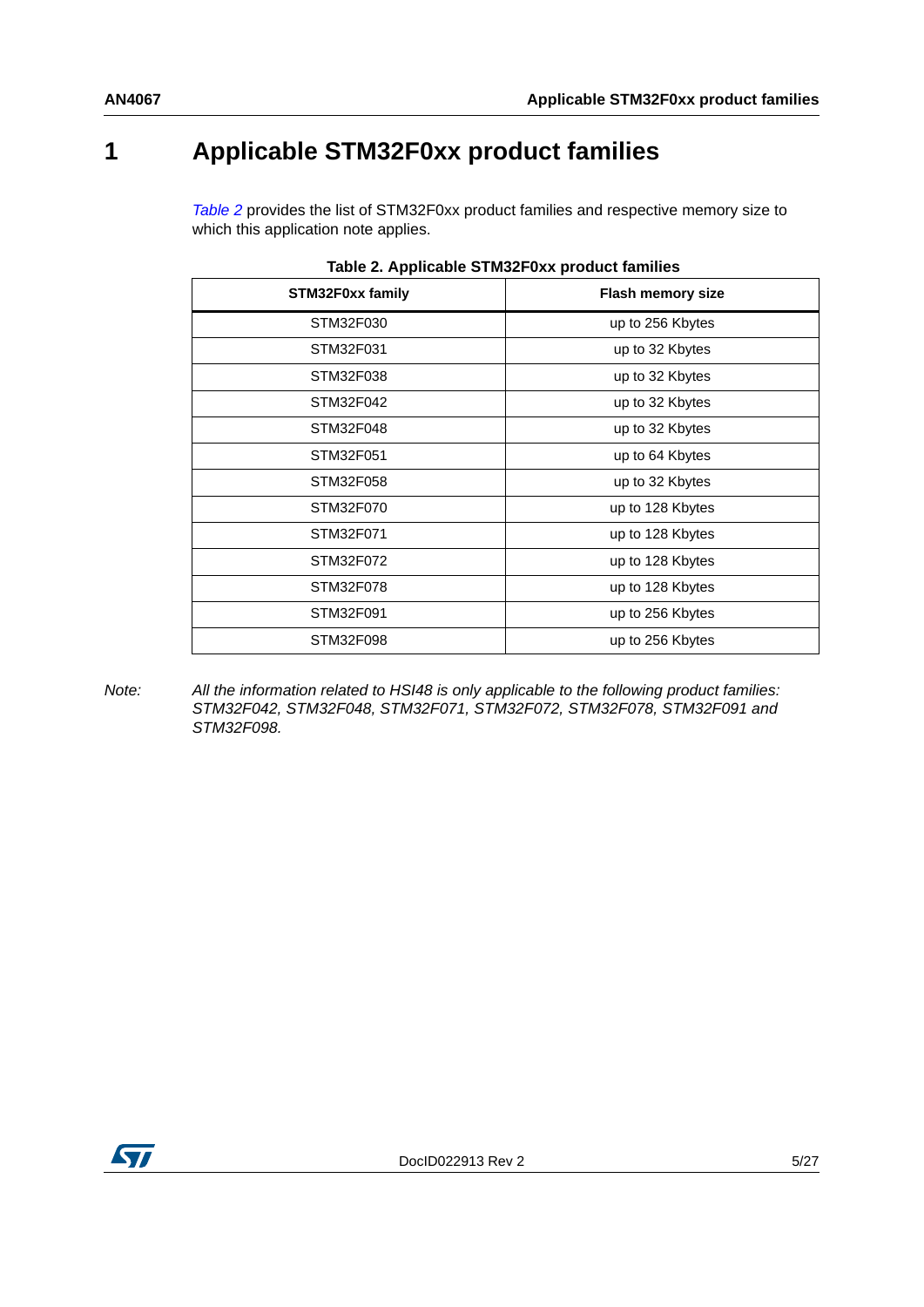## <span id="page-5-0"></span>**2 STM32F0xx system clock**

The STM32F0xx microcontroller family has various clock sources that can be used to drive the system clock:

- An 8-MHz High-speed internal (HSI) RC oscillator clock
- A 4- to 32-MHz High-speed external (HSE) oscillator clock
- A Phase-locked loop (PLL) that is clocked by HSI or HSE or HSI48 oscillators
- A 48-MHz High-speed internal (HSI48) RC oscillator clock

Typically, the High-speed internal (HSI) RC oscillator has a frequency of 8 MHz or 48 MHz  $(HSI48)$  and consumes 80  $\mu$ A (HSI) or 312  $\mu$ A (HSI48).

The internal RC oscillator (HSI) has the advantage of providing a low-cost clock source (no external components required). It also has a faster startup time and a lower power consumption than the external oscillator. The HSI oscillator can be calibrated to improve its accuracy. But even with calibration, the internal RC oscillator frequency is less accurate than the frequency of an external crystal oscillator or a ceramic resonator (tens of ppm).

*Note: The internal 48 MHz RC oscillator is mainly used to provide a high precision clock to the USB peripheral by means of a special Clock Recovery System (CRS) circuitry, which uses the USB SOF signal or the LSE or an external signal to automatically adjust the oscillator frequency on-the-fly, through a very small steps.*

<span id="page-5-1"></span>

**Figure 1. Simplified clock tree**

The STM32F0xx devices also have three secondary clock sources (that cannot be used as system clock sources):

- A 40 kHz Low-Speed Internal (LSI) RC which is designed to drive the independent watchdog and optionally the Real time clock (RTC). The LSI oscillator cannot be calibrated, but can be measured to evaluate frequency deviations (due to temperature and voltage changes).
- A 32.768 kHz Low-speed external crystal (LSE crystal) which optionally drives the Real time clock (RTC)
- A 14 MHz high speed internal RC (HSI14) dedicated to ADC.

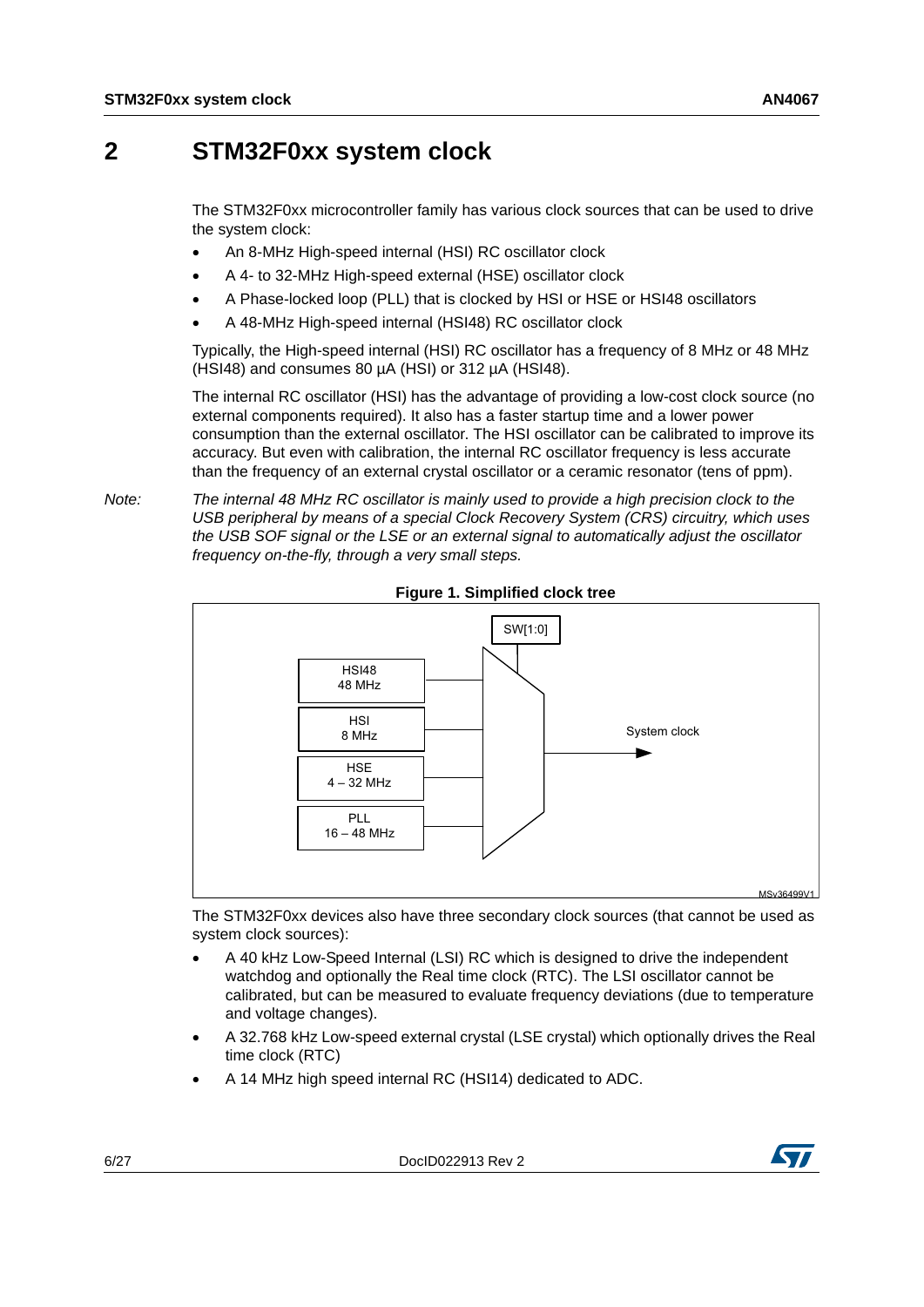## <span id="page-6-0"></span>**3 Internal RC oscillator calibration**

The frequency of the internal RC oscillators may vary from one chip to another due to manufacturing process variations. For this reason, HSI and HSI14 RC oscillators are factory-calibrated by STMicroelectronics to have a 1% accuracy at  $T_A = 25$  °C. HSI48 oscillator is factory calibrated to have ~3% accuracy at  $T_A = 25$  °C. After reset, the factory calibration value is automatically loaded in the internal calibration bits.

The frequency of the internal RC oscillators can be fine-tuned to achieve a better accuracy with wider temperature and supply voltage ranges. The trimming bits are used for this purpose.

For the HSI oscillator, the calibration value is loaded in HSICAL[7:0] bits after reset. Five trimming bits HSITRIM[4:0] are used for fine-tuning. The default trimming value is 16. An increase**/**decrease in this trimming value causes an increase/decrease in HSI frequency. The HSI oscillator is fine-tuned in steps of 1% (around 40 kHz).

- Writing a trimming value, in the range of 17 to 31, increases the HSI frequency.
- Writing a trimming value, in the range of 0 to 15, decreases the HSI frequency.
- Writing a trimming value, equal to 16, causes the HSI frequency to keep its default value.

*[Figure](#page-6-1) 2* shows the HSI oscillator behavior versus the calibration value. The HSI oscillator frequency increases with the calibration value (calibration value = default HSICAL[7:0] + HSITRIM[4:0]), except at modulo 16. At these calibration values, the negative steps can reach three times the positive steps.

<span id="page-6-1"></span>



For the HSI14 (14 MHz) oscillator, The calibration value is loaded in HSI14CAL[7:0] bits after reset. Five trimming bits HSI14TRIM[4:0] are used for fine-tuning. The default trimming

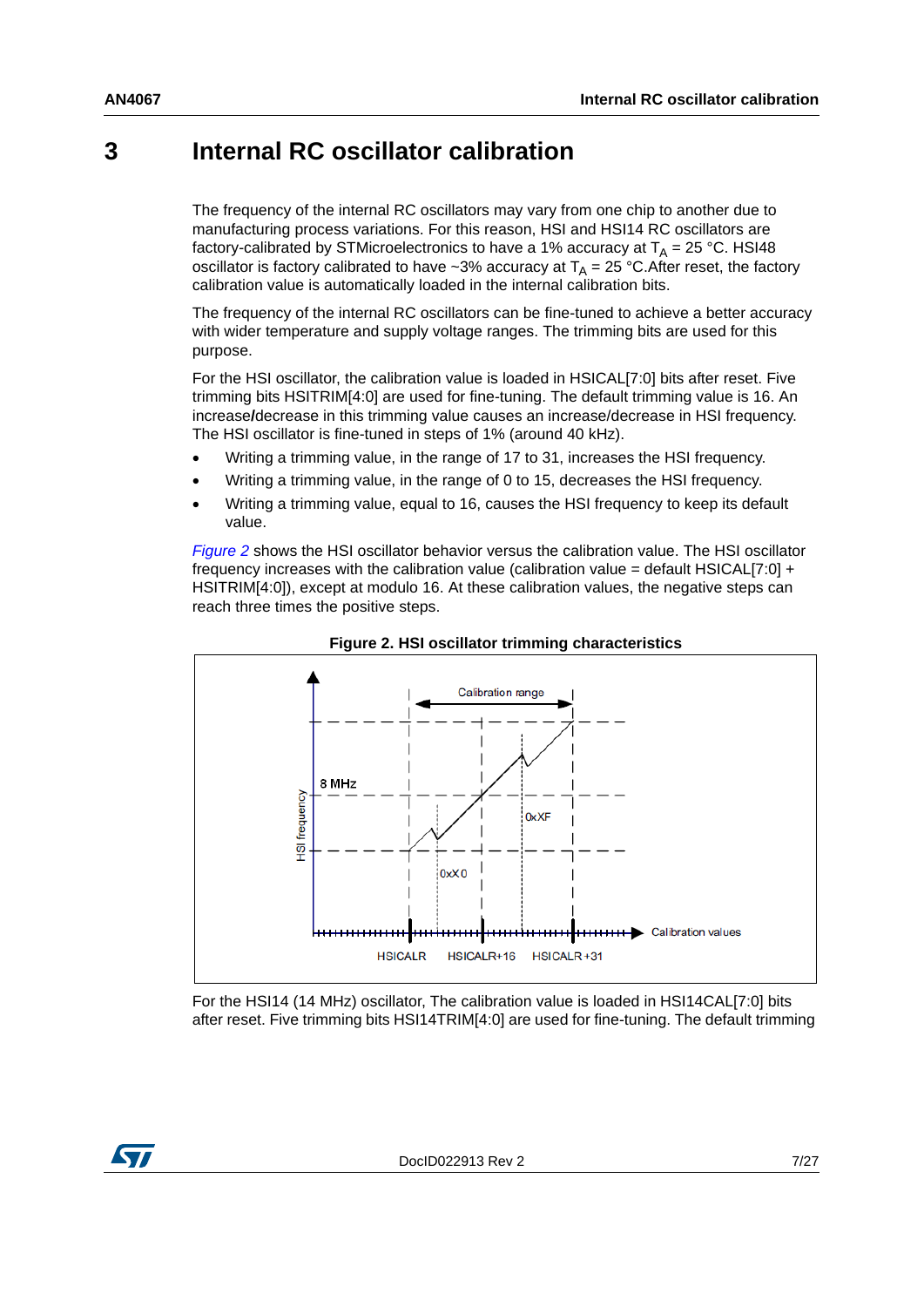value is 16. An increase**/**decrease in this trimming value causes an increase/decrease in the HSI14 frequency. The HSI14 oscillator is fine-tuned in steps of 1% (around 50 kHz).

- Writing a trimming value, in the range of 17 to 31, increases the HSI14 frequency.
- Writing a trimming value, in the range of 0 to 15, decreases the HSI14 frequency.
- Writing a trimming value, equal to 16, causes the HSI14 frequency to keep its default value.

*[Figure](#page-7-0) 3* shows the HSI14 oscillator behavior versus the calibration value. The HSI14 oscillator frequency increases with the calibration value (calibration value = default HSI14CAL[7:0] + HSI14TRIM[4:0]), except at modulo 16. At these calibration values, the negative steps can reach three times the positive steps.

<span id="page-7-0"></span>



For the HSI48 oscillator, the calibration value is loaded in HSI48CAL[7:0] bits after reset. Six trimming bits TRIM [5:0] (in CRS control register) are used for fine-tuning. The default trimming value is 32. An increase/decrease in this trimming value causes an increase/decrease in HSI48 frequency.

The HSI48 oscillator is fine-tuned in steps of 1% (around 67 kHz).

- Writing a trimming value, in the range of 33 to 63, increases the HSI48 frequency.
- Writing a trimming value, in the range of 0 to 31, decreases the HSI48 frequency.
- Writing a trimming value, equal to 32, causes the HSI48 frequency to keep its default value.

*[Figure](#page-8-2) 4* shows the HSI48 oscillator behavior versus the calibration value. The HSI48 oscillator frequency increases with the calibration value (calibration value = default HSI48CAL[7:0] + TRIM[5:0]

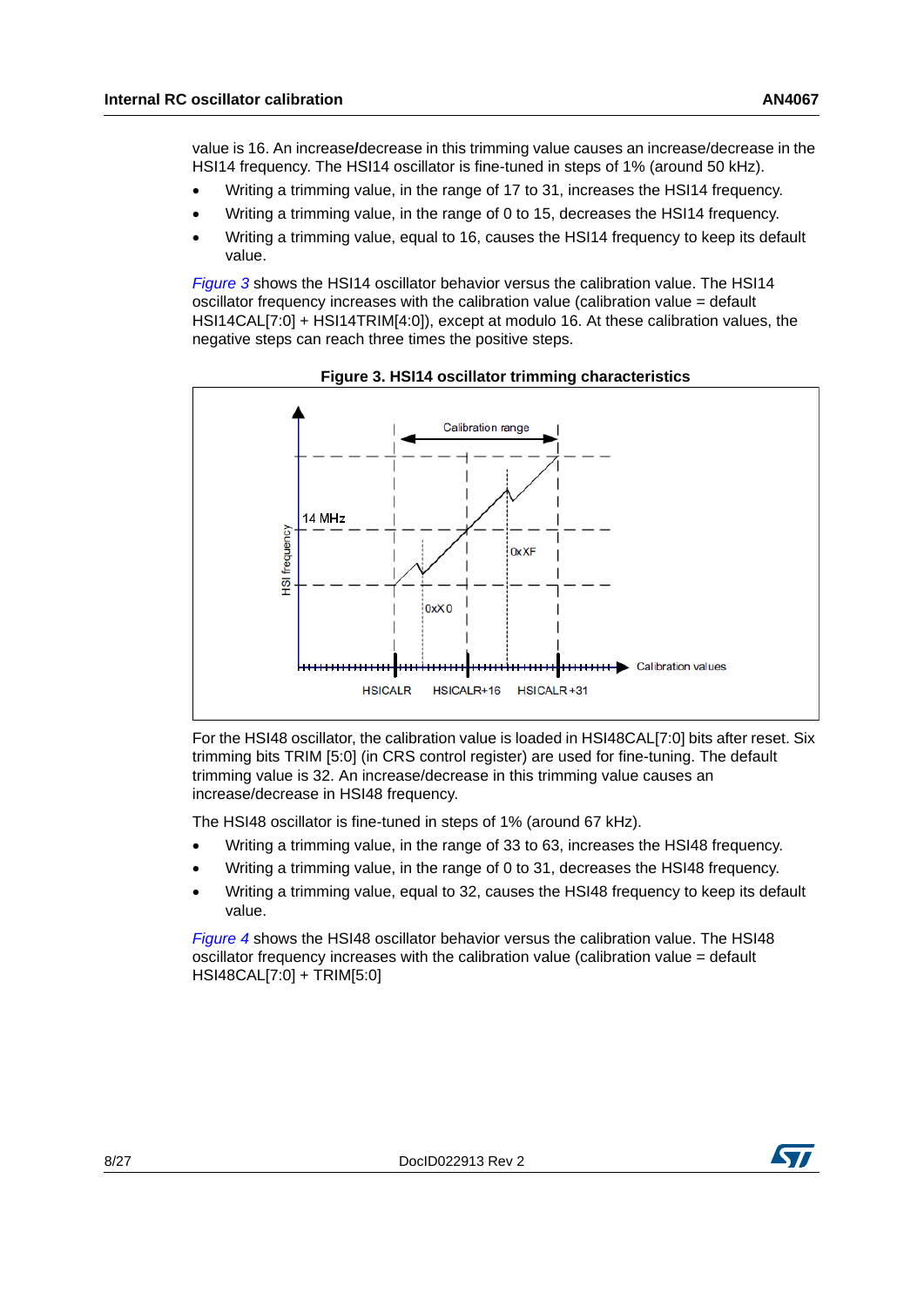<span id="page-8-2"></span>

**Figure 4. HSI48 oscillator trimming capability**

## <span id="page-8-0"></span>**3.1 Calibration principle**

#### <span id="page-8-1"></span>**3.1.1 HSI calibration**

The calibration principle consists in:

- 1. Setting the HSI as the system clock source
- 2. Measuring the internal RC oscillator (HSI) frequency for each trimming value
- 3. Computing the frequency error for each trimming value
- 4. Setting the trimming bits with the optimum value (corresponding to the lowest frequency error).

The internal oscillator frequency is not measured directly but is computed from the number of clock pulses counted using a timer compared with the typical value. To do this, a very accurate reference frequency must be available such as the LSE frequency provided by the external 32.768 kHz crystal or the 50 Hz/60 Hz of the external signal (refer to *[Section](#page-10-2) 3.2.1* and *[Section](#page-11-0) 3.2.2*).

*[Figure](#page-8-3) 5* shows how the reference signal period is measured in number of timer counts.

<span id="page-8-3"></span>

**Figure 5. Timing diagram of internal oscillator calibration**

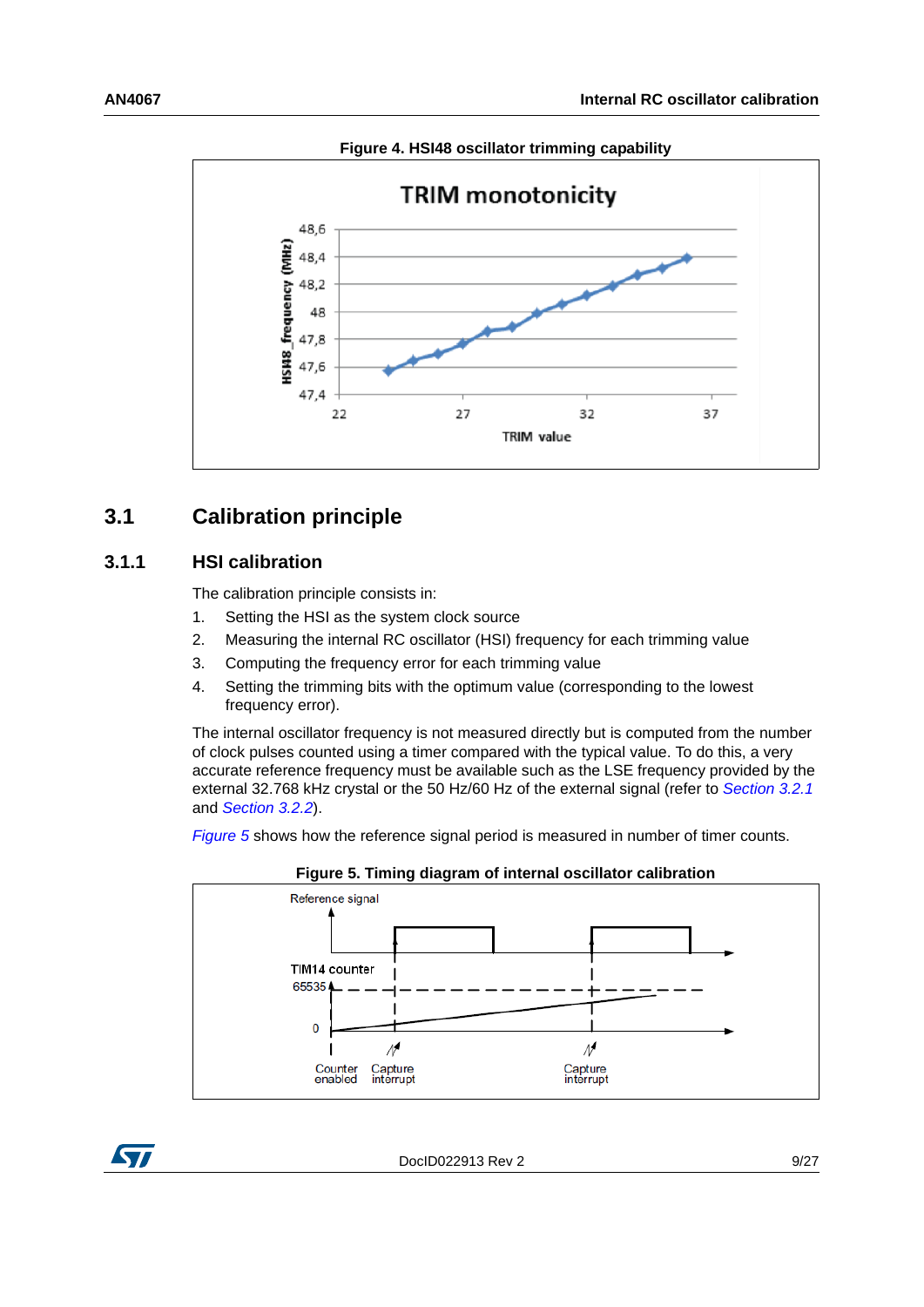After enabling the timer counter, when the first rising edge of the reference signal occurs, the timer counter value is captured and stored in IC1ReadValue1. At the second rising edge, the timer counter is captured again and stored in IC1ReadValue2. The elapsed time between two consecutive rising edges (IC1ReadValue2 - IC1ReadValue1) represents an entire period of the reference signal.

Since the timer counter is clocked by the system clock (internal RC oscillator HSI), the real frequency generated by the internal RC oscillator versus the reference signal is given by:

 $Measuredfrequency = (IC1ReadValue2 - IC1ReadValue2)$  =  $r = 1$ 

The error (in Hz) is computed as the absolute value of the difference between the measured frequency and the typical value.

Hence, the internal oscillator frequency error is expressed as:

 $Error(Hz) = |Measurementedfrequency - typicalvalue|$ 

After calculating the error for each trimming value, the algorithm determines the optimum trimming value (that corresponds to the nearest frequency to typical value) to be programmed in the trimming bits (refer to *Section [3.3: Description of the internal oscillator](#page-12-1)  [calibration firmware](#page-12-1)* for more details).

#### <span id="page-9-0"></span>**3.1.2 HSI14 calibration**

The calibration principle consists in:

- 1. Setting the PLL, clocked by the HSI (after calibrating the HSI), as the system clock source.
- 2. Measuring the internal RC oscillator (HSI14) frequency for each trimming value.
- 3. Computing the frequency error for each trimming value.
- 4. Finally, setting the trimming bits with the optimum value (corresponding to the lowest frequency error).

*[Figure](#page-9-1) 6* shows how the reference signal period is measured in number of timer counts.

<span id="page-9-1"></span>

**Figure 6. Timing diagram of internal oscillator calibration HSI14**

After enabling the timer counter, when the first rising edge of the reference signal occurs, the timer counter value is captured and stored in IC1ReadValue1. At the second rising edge, the timer counter is captured again and stored in IC1ReadValue2. The elapsed time between two consecutive rising edges (IC1ReadValue2 - IC1ReadValue1) represents an entire period of the reference signal.

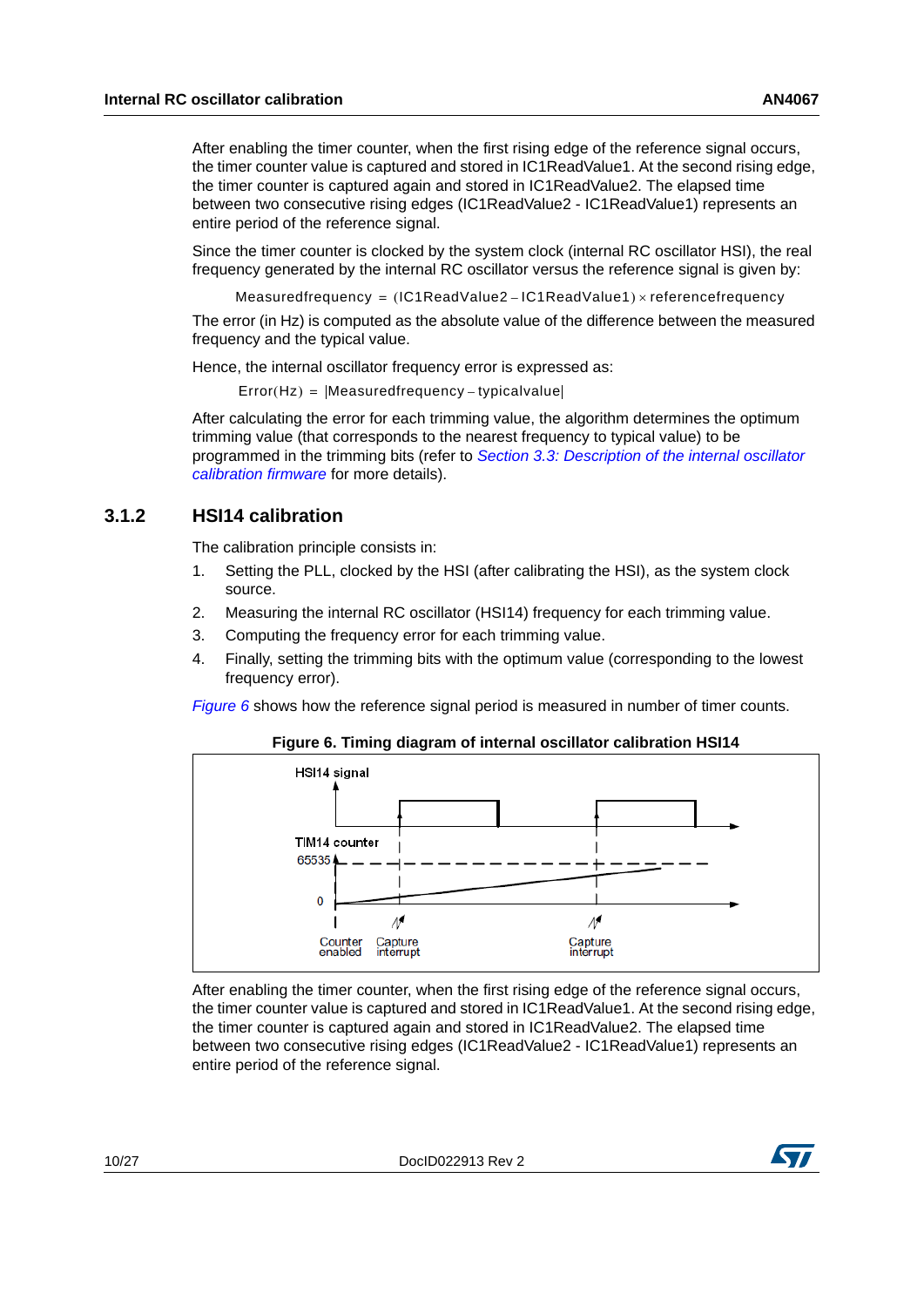The real frequency generated by the internal RC oscillator HSI14 is given by:

 $Measured frequency = ((SystemClock) / (IC1ReadValue2 - IC1ReadValue1))$ 

The error (in Hz) is computed as the absolute value of the difference between the measured frequency and the typical value.

Hence, the internal oscillator frequency error is expressed as:

 $Error(Hz) = | Measurementfrequency - typicalvalue|$ 

After calculating the error for each trimming value, the algorithm determines the optimum trimming value (that corresponds to the nearest frequency to the typical value) to be programmed in the trimming bits (refer to *Section [3.3: Description of the internal oscillator](#page-12-1)  [calibration firmware](#page-12-1)* for more details).

*Note: If the HSE clock is available it is highly recommended to use it as the reference clock instead of HSI, to benefit from its higher accuracy.*

> *In order to improve the accuracy, the timer prescaler can be used to increase the ratio between HSI14 frequency and the reference frequency.*

#### <span id="page-10-0"></span>**3.1.3 HSI48 calibration**

HSI48 can be calibrated in the same way as HSI or HSI14. However, STM32F0xx product family implements CRS (Clock recovery system) that is capable of doing automatic adjustment of the oscillator trimming based on the comparison with a selectable synchronization signal.

Internally HSI48 implements a 16-bit down/up counter which step by step increments or decrements of TRIM value until it reaches the expected frequency value based on LSE reference clock or the USB SOF signal.

The HSI48 calibration using CRS can be run in fully automatic mode. To speed up the process, the CRS can be used for measurement of the actual error, and set trim value with pre-calculated value. This process can repeated once or twice as the curve might not be linear. When requested frequency is reached automatic calibration can be activated for further smooth calibration, e.g. compensating temperature changes.

### <span id="page-10-1"></span>**3.2 Hardware implementation**

#### <span id="page-10-2"></span>**3.2.1 Case where LSE is used as the reference frequency to measure HSI**

The STM32F0xx offers a useful feature, that is the ability to connect internally and indirectly the Low-speed external (LSE) oscillator to Timer 14 channel 1. Thus, the LSE clock can be used as the reference signal for internal oscillator calibration and no additional hardware connections are required. Only the LSE oscillator should be connected to OSC32\_IN and OSC32\_OUT.

*[Figure](#page-11-1) 7* shows the hardware connections needed for internal oscillators calibration, using LSE as an accurate frequency source for calibration.

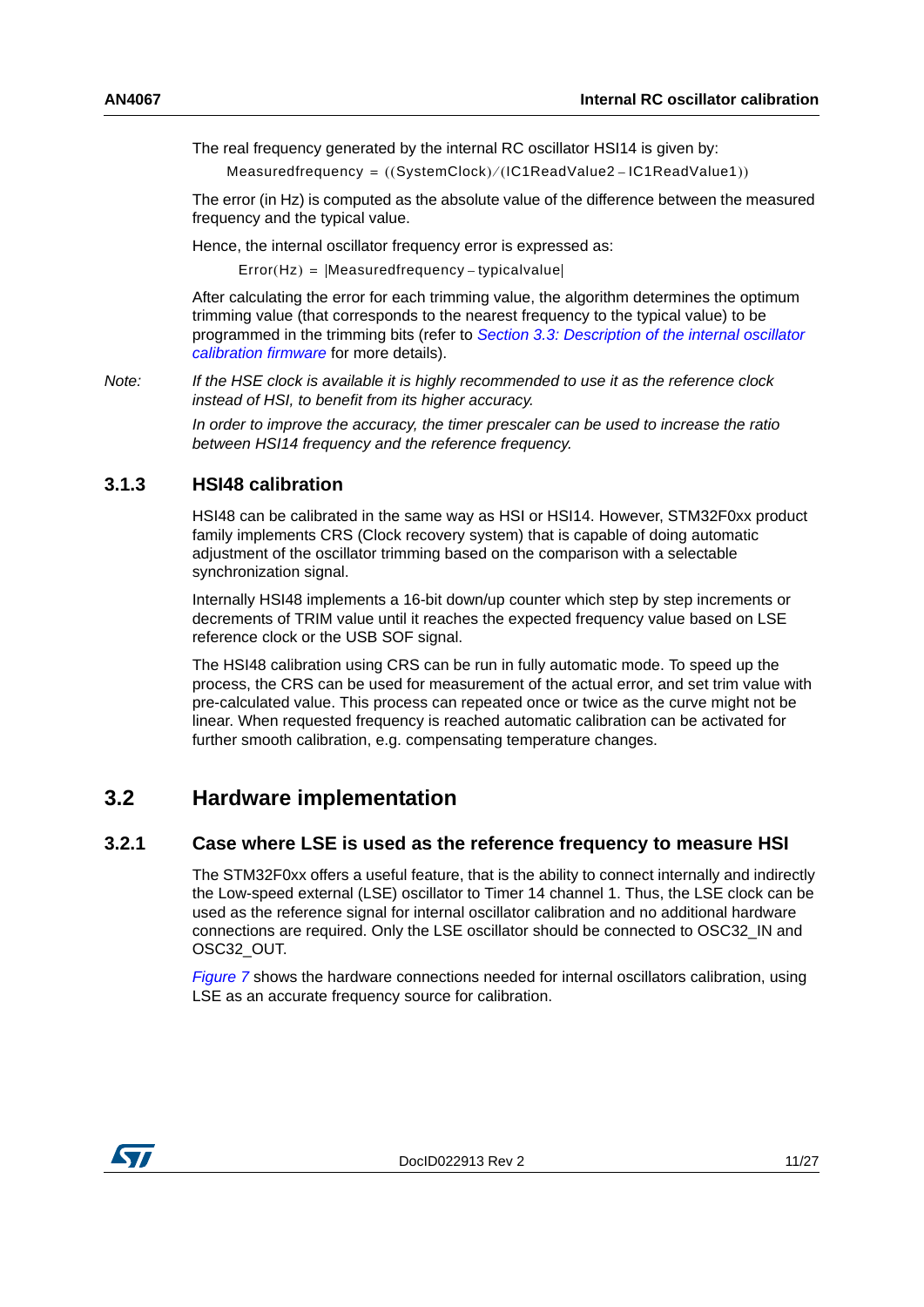<span id="page-11-1"></span>

**Figure 7. Hardware connection using LSE as the reference frequency**

- 1. TI1\_RPM: TIM14 input 1 remapping
- 2. TI1\_RPM: Timer input 1
- 3. IC1PS: Input capture 1 prescaled

*Note: It is also possible to use MCO for this purpose.*

#### <span id="page-11-0"></span>**3.2.2 Case where another source is used as the reference frequency to measure HSI**

Any signal with an accurate frequency can be used for the internal oscillator calibration, and the external signal is one of the possibilities.

As shown in *[Figure](#page-11-2) 8* below, the reference signal should be connected to Timer 14 channel 1.

<span id="page-11-2"></span>

**Figure 8. Hardware connection using external reference frequency**

- 1. TI1\_RPM: TIM14 input 1 remapping
- 2. TI1: Timer input 1
- 3. IC1PS: Input capture 1 prescaled

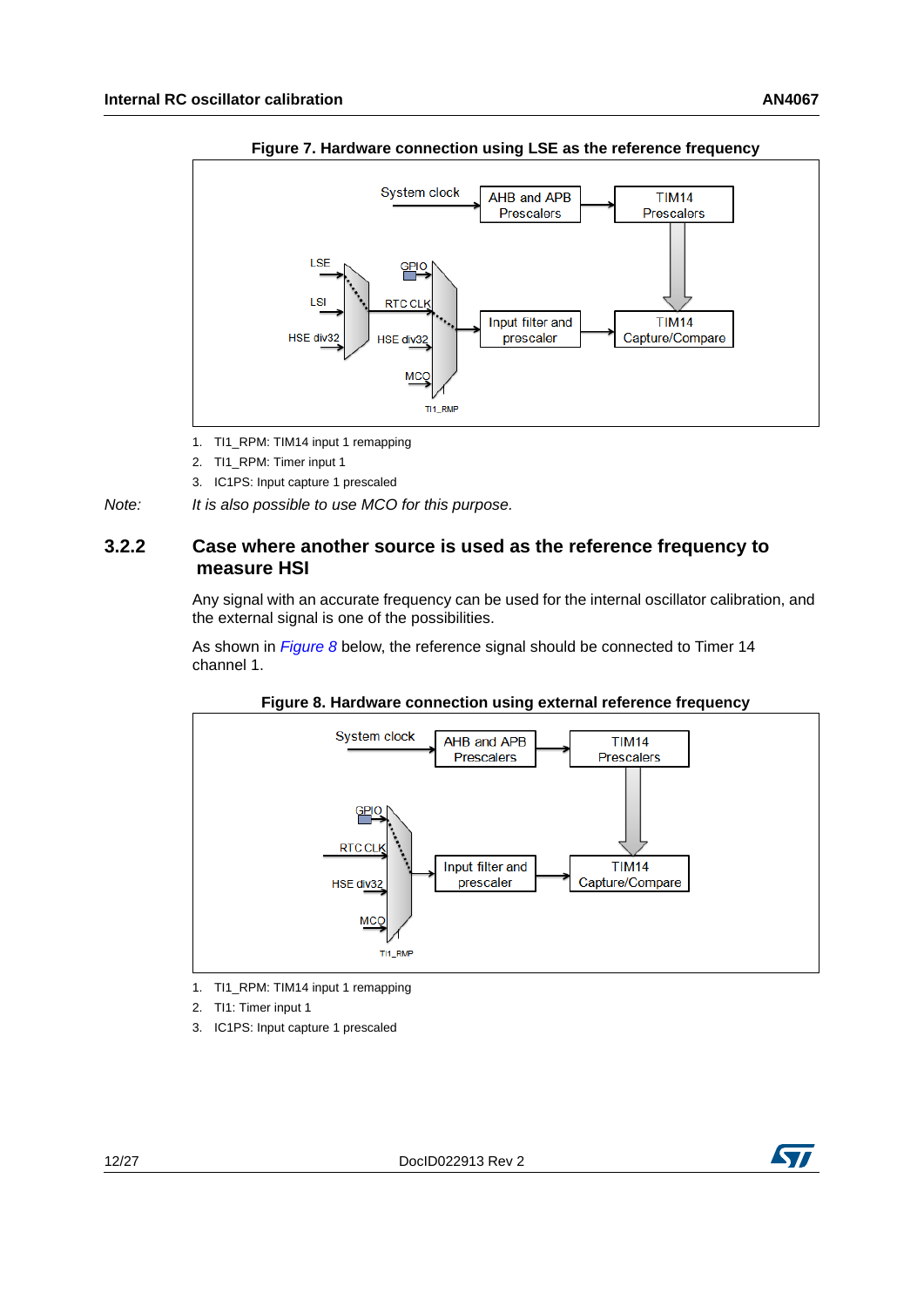*Note: When using an external signal as a reference, another timer can be used instead of TIM14. The firmware provided with this application note uses TIM14.*

*Refer to the application note AN2868 "Internal RC oscillator (HSI) calibration" for more details about using the external signal frequency for calibration.*

#### <span id="page-12-0"></span>**3.2.3 Measure the HSI14 frequency**

The STM32F0xx product family offers a useful feature, that is the ability to connect internally and indirectly the High-speed internal (HSI14) oscillator to Timer 14 channel 1.

*[Figure](#page-11-1) 7* shows the hardware connections needed for internal oscillators calibration.

<span id="page-12-2"></span>

**Figure 9. Hardware connection For HSI14**

1. TI1\_RPM: TIM14 input 1 remapping

2. TI1: Timer input 1

3. IC1PS: Input capture 1 prescaled

## <span id="page-12-1"></span>**3.3 Description of the internal oscillator calibration firmware**

The internal RC oscillator calibration firmware provided with this application note includes 4 major functions:

- uint32 t HSI CalibrateMinError(void)
- ErrorStatus HSI CalibrateFixedError(uint32\_t MaxAllowedError, uint32\_t\* Freq)
- uint32 t HSI14 CalibrateMinError(void)
- ErrorStatus HSI14\_CalibrateFixedError(uint32\_t MaxAllowedError, uint32\_t\* Freq)
- ErrorStatus HSI CalibrateCurve( uint32\_t\* Freq );
- void HSI GetCurve( void );
- ErrorStatus HSI14 CalibrateCurve(uint32 t\* Freq);
- void HSI14\_GetCurve(void);
- uint32 t HSI48 FreqMeasure( void );
- uint32 t HSI48 ManualTrimming( void );



DocID022913 Rev 2 13/[27](#page-26-0)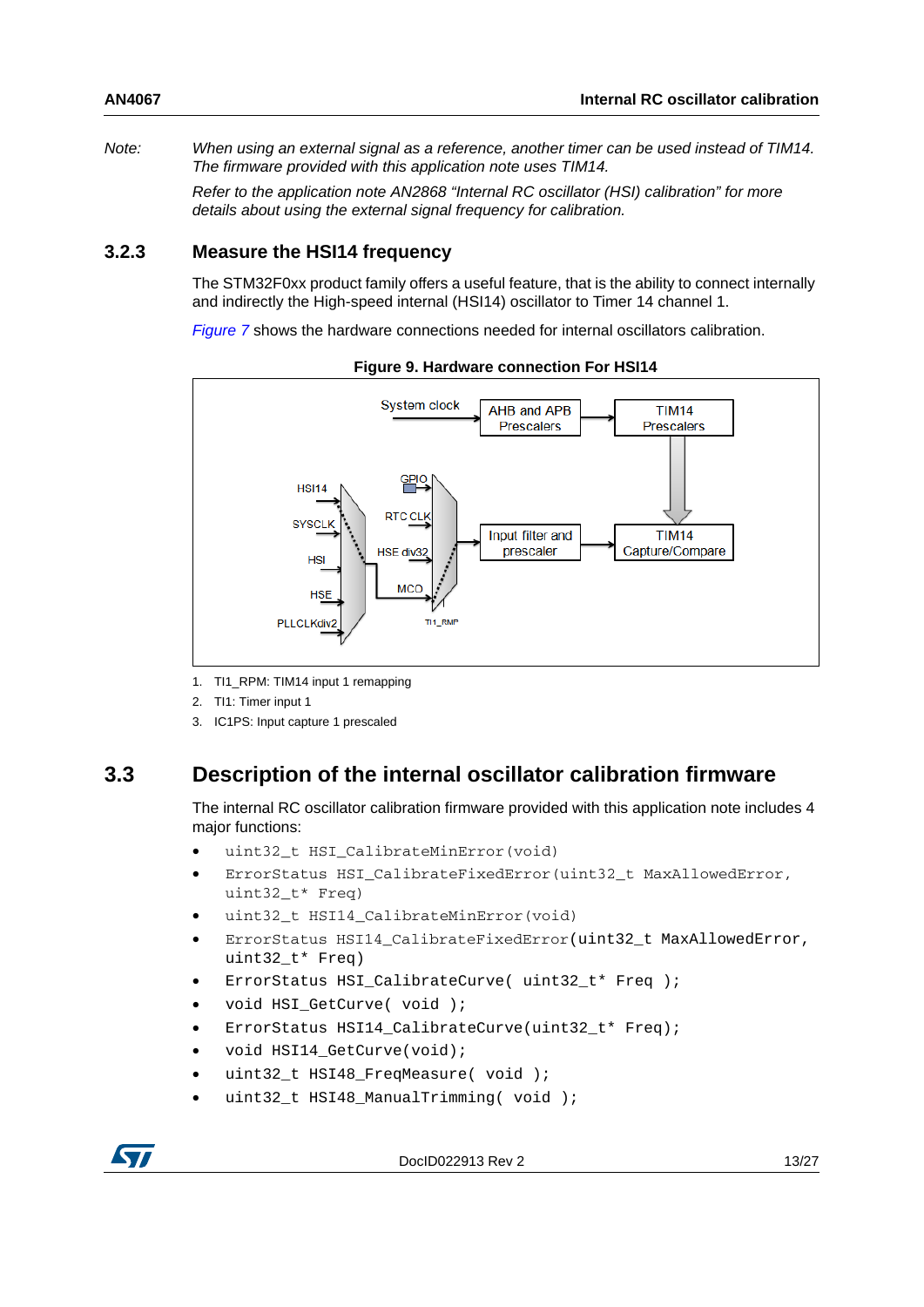#### <span id="page-13-0"></span>**3.3.1 Internal oscillator calibration with minimum error**

The HSI\_CalibrateMinError() function calibrates the internal oscillator (HSI) to have the frequency nearest to the typical value. It measures all frequencies for different trimming values and provides the trimming value that corresponds to the frequency with the minimum error. The trimming value thus obtained is programmed in the trimming bits.

After calibration, the HSI\_CalibrateMinError() function returns the internal oscillator frequency value as an unsigned 32-bit integer (uint32\_t).

The flowchart in *[Figure](#page-14-1) 10* provides the algorithm for this function.

#### **Example**

```
uint32 t InternOscAfterCalib = 0;
{
......
/* Get the internal oscillator (HSI) value after calibration */
   InternOscAfterCalib = HSI_CalibrateMinError();
}
```
In case of an HSI14 calibration, the **HSI14\_CalibrateMinError()** function should be used instead of HSI\_CalibrateMinError**().**

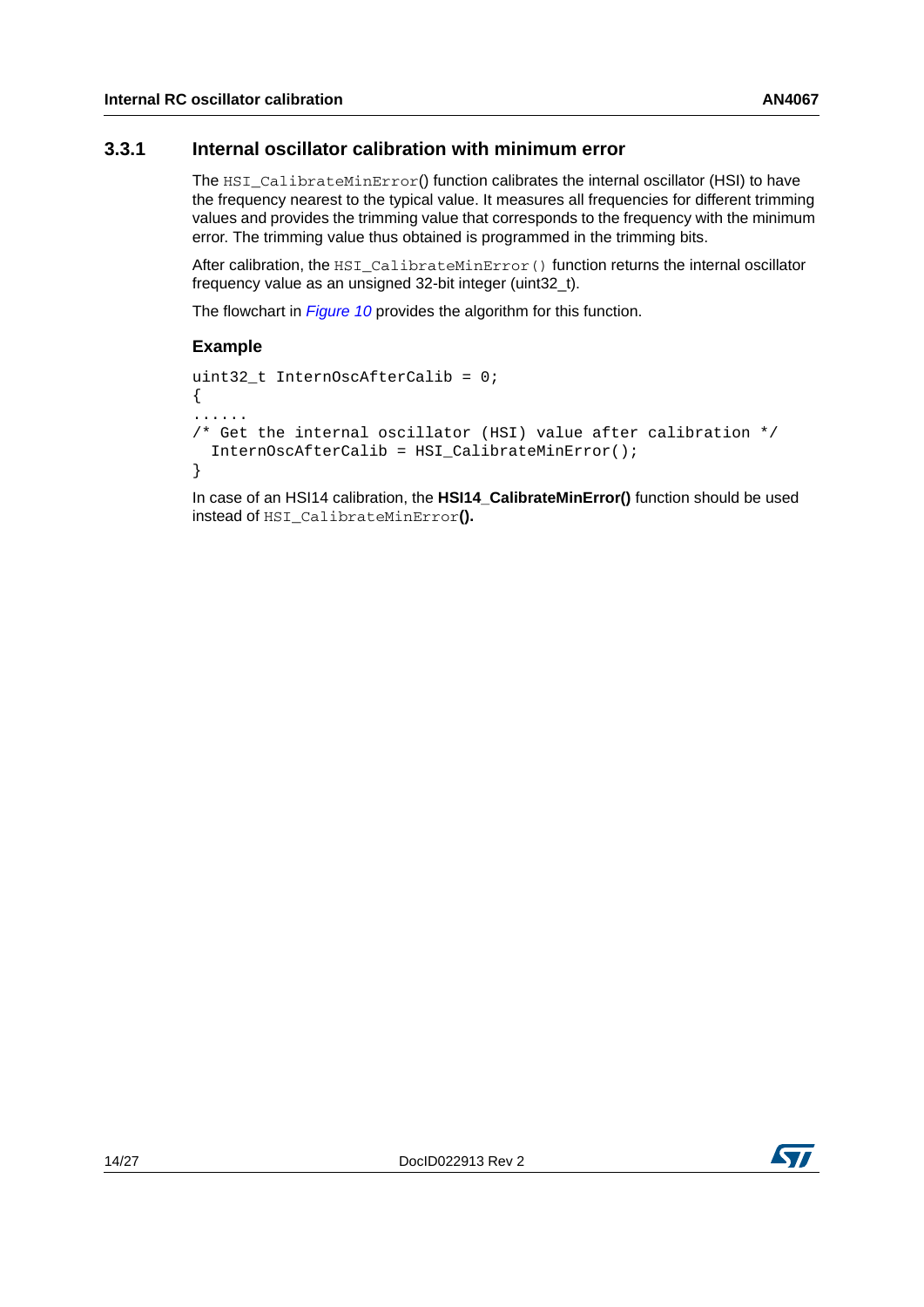<span id="page-14-1"></span>

**Figure 10. Internal oscillator calibration: finding the minimum frequency error**

1. If the system clock source is HSI, the trimming bits have a 5-bit length and the number of steps is 32.

2. The frequency measurement is detailed in *[Section 3.3.3](#page-17-0)*.

#### <span id="page-14-0"></span>**3.3.2 HSI calibration with fixed error**

The HSI\_CalibrateFixedError() function is provided to calibrate the HSI oscillator with a maximum allowed frequency error. It is configured by the user as an absolute value given in Hertz (the first parameter: MaxAllowedError). This function is the same as



DocID022913 Rev 2 15/[27](#page-26-0)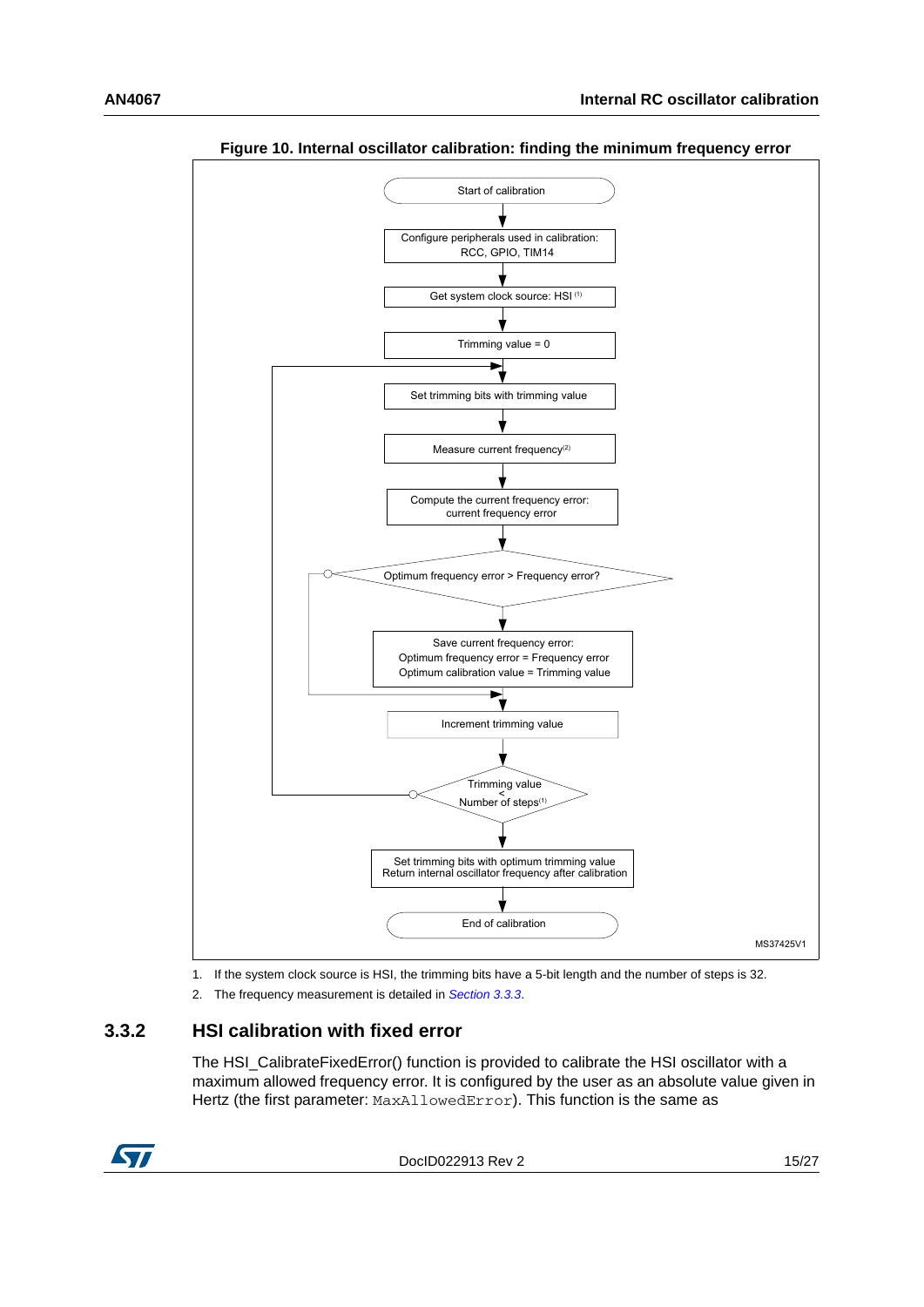HSI\_CalibrateMinError() (refer to *ErrorStatus HSI14\_CalibrateFixedError(uint32\_t MaxAllowedError, uint32\_t\* Freq)*), but it searches for the frequency that has an error (in absolute value) lower than or equal to MaxAllowedError*.*

- If it finds this frequency, it stops searching and configures the trimming bits HSITRIM[4:0] according to this frequency and returns SUCCESS, meaning that the calibration operation has succeeded.
- Otherwise, it continues searching for it until the HSITRIM bits = 31 (32<sup>nd</sup> frequency). It then sets the trimming bits HSITRIM[4:0] to the default calibration value and returns ERROR, meaning that the calibration has failed and did not find any frequency with an error lower than or equal to MaxAllowedError.

The frequency measurement starts with  $HSTRIM = 16$ . The  $HSTRIM$  value is computed in loops to find the next value. That is, the HSITRIM value starts from 16, then goes to the next value to the left, then to the next to the right, then to the second to the left and so on until it reaches 31, forming a "spring loop" (as shown in *[Figure 11](#page-15-0)*).

This algorithm is based on the fact that the probability of finding the frequency that has the minimum error increases when the HSITRIM[4:0] value tends to 16. This algorithm is implemented so as to minimize the time consumed by the calibration process.

<span id="page-15-0"></span>

The second parameter is used to get the frequency (in Hertz) after calibration in the form of an unsigned 32-bit integer (unit32\_t).

In case of an HSI14 calibration, the **HSI14\_CalibrateFixedError()** function should be used instead of **HSI\_CalibrateFixedError().**

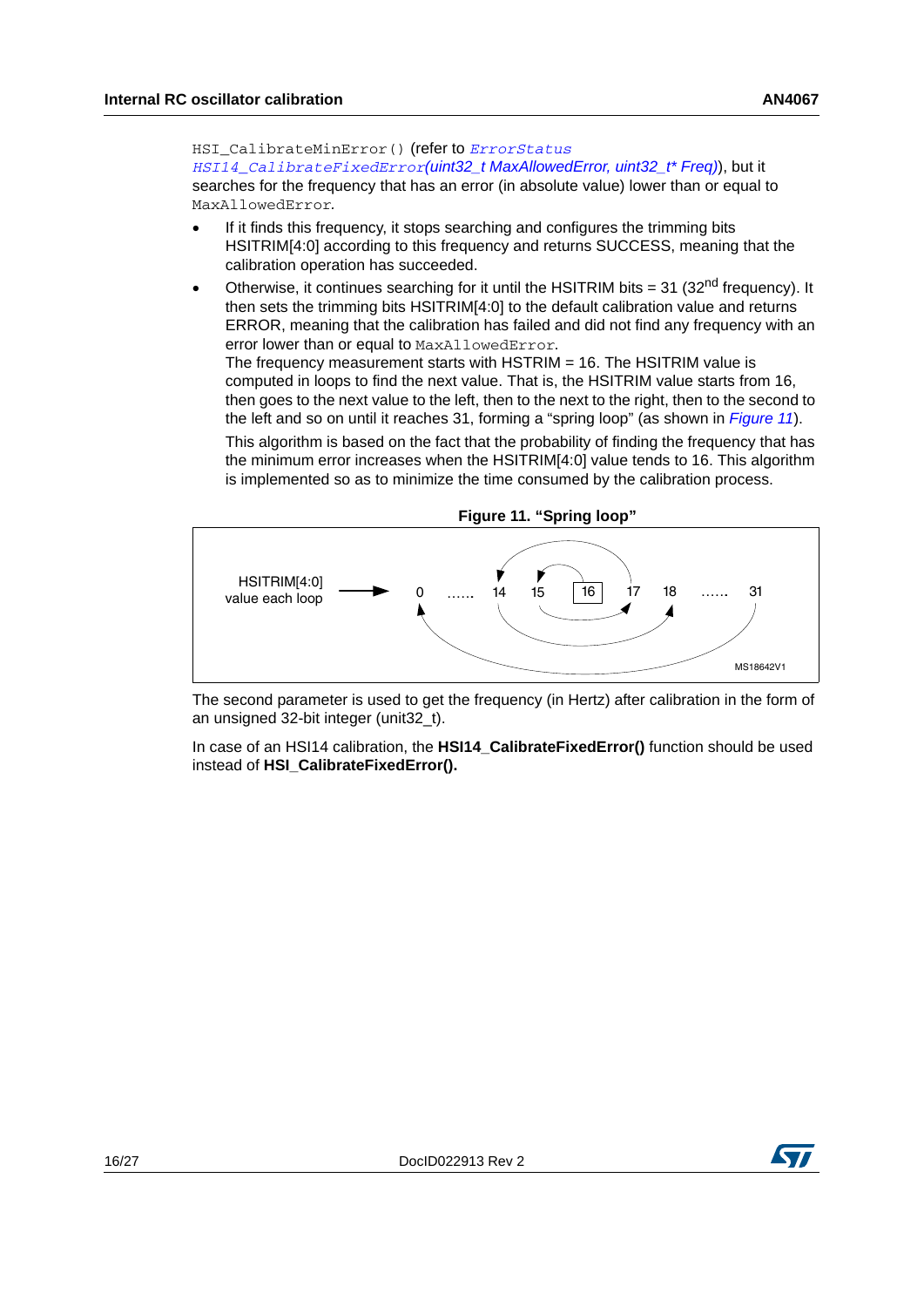The flowchart in *[Figure](#page-16-0) 12* provides the algorithm for this function.

<span id="page-16-0"></span>

**Figure 12. HSI calibration flowchart: maximum allowed frequency error**

1. The frequency measurement is detailed in *[Section 3.3.3: Internal oscillator frequency measurement](#page-17-0)*.

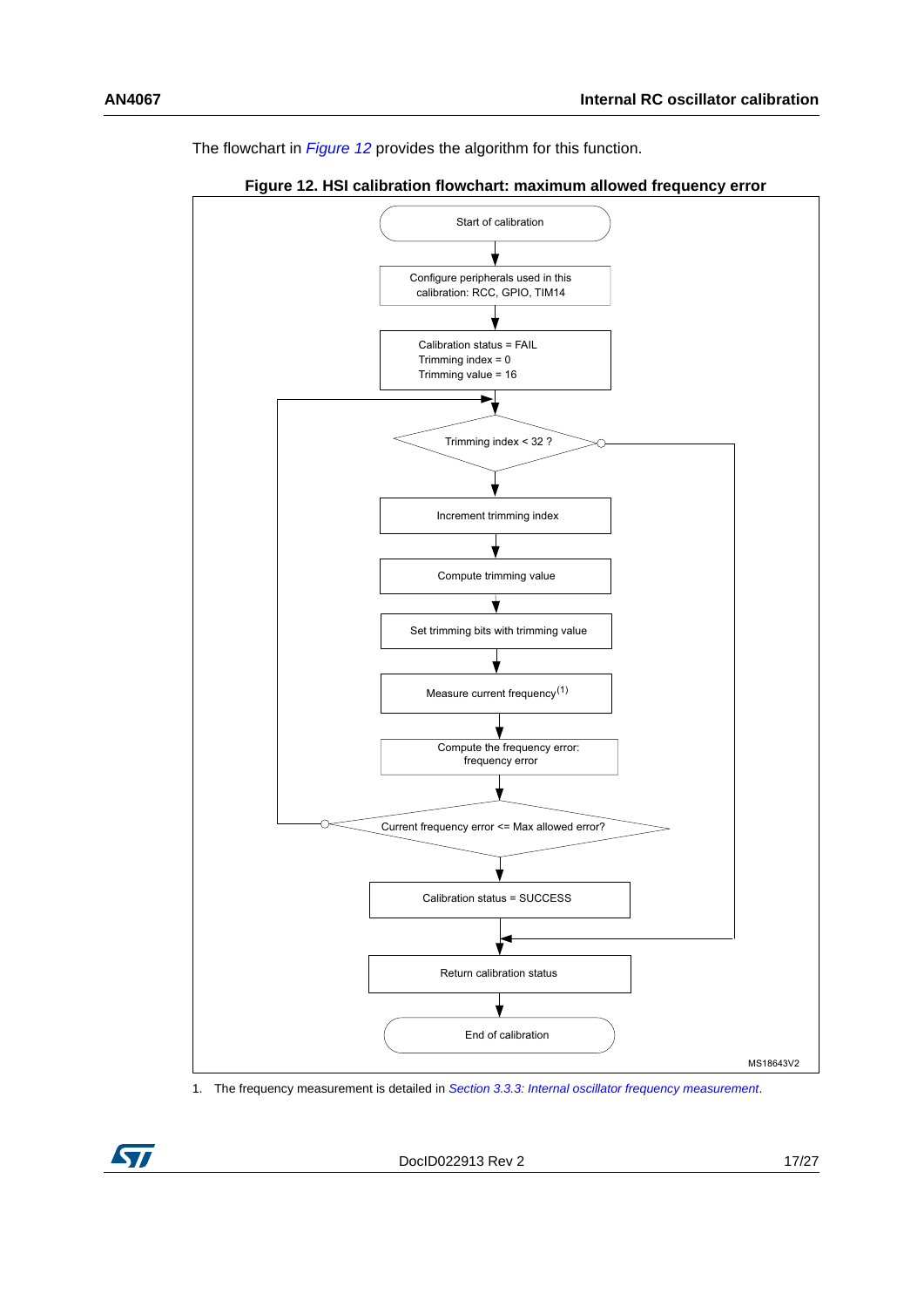#### <span id="page-17-0"></span>**3.3.3 Internal oscillator frequency measurement**

The internal oscillator frequency measurement is performed by Timer 14 capture interrupt. In the timer TIM14 ISR, an entire period of internal oscillator frequency is computed. The number of periods to be measured for each trimming value is configurable by the user in the *InternOscCalibration.h* file, as follows:

#define NUMBER OF LOOPS 50

The averaging method is used to minimize frequency error measurements. So, if the counter of loops reaches NUMBER\_OF\_LOOPS, the average of all measured frequencies is computed.

Users can easily configure the frequency of the reference source. It is defined in the *InternOscCalibration.h* header file, as follows:

- If the LSE clock is used as the reference frequency, uncomment the line below to make sure the LSE is configured and internally connected to Timer 14 channel 1: #define USE\_REFERENCE\_LSE
- If the reference frequency is an external signal equal to 50 Hz, then comment the line above and define the reference frequency as shown below:

```
#define REFERENCE_FREQUENCY (uint32_t)50 /* The reference 
frequency value in Hz */
```
The computation of the frequency measurements does not depend on the duty cycle of the source reference signal. It depends on its frequency since the capture 1 interrupt is configured to occur on every rising edge of the reference signal (refer to *[Figure](#page-8-3) 5*).

*Note: [Figure](#page-19-0) 3.3.4 provides the frequency measurement algorithm.*

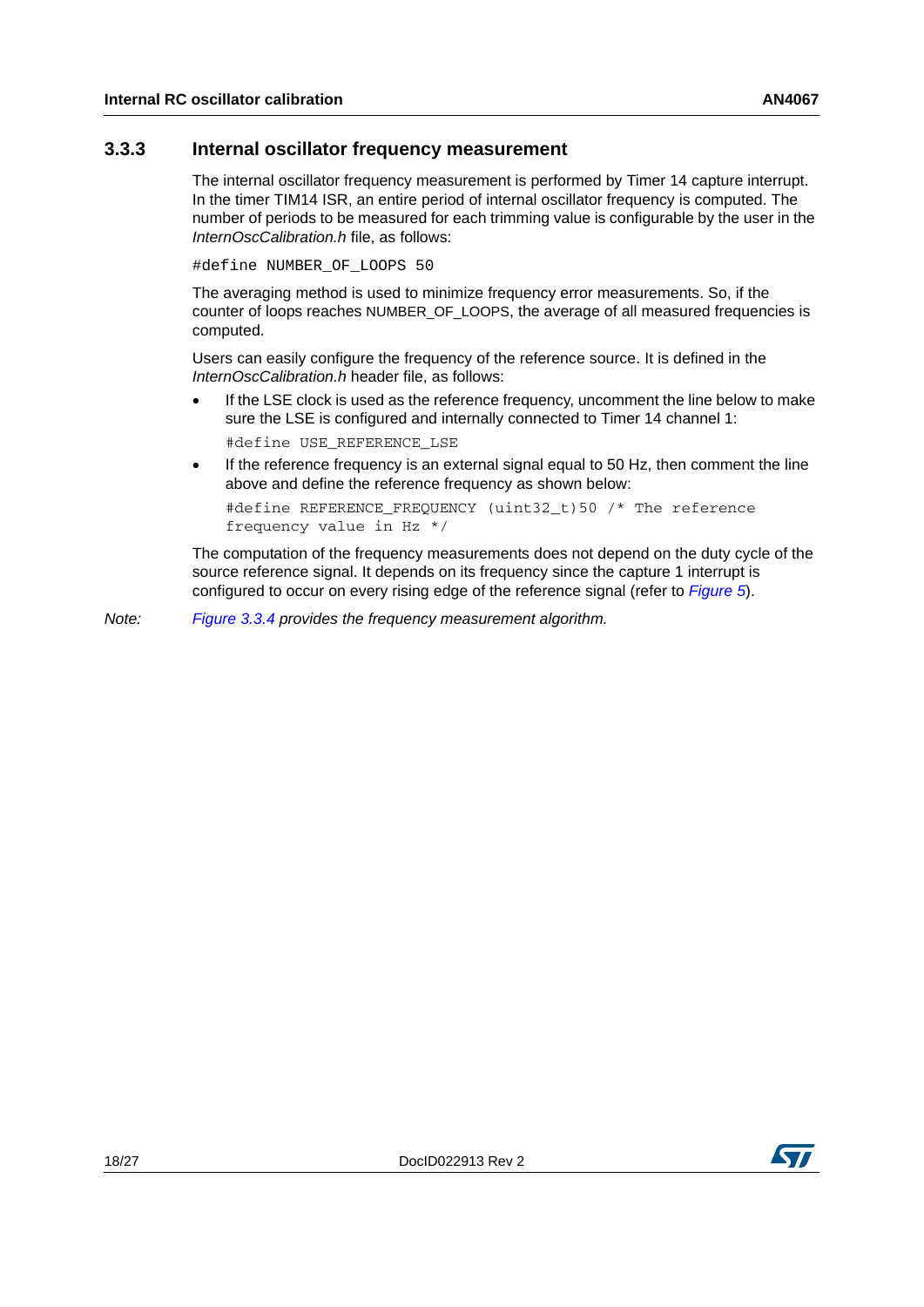<span id="page-18-0"></span>

**Figure 13. Internal oscillator frequency measurement flowchart**

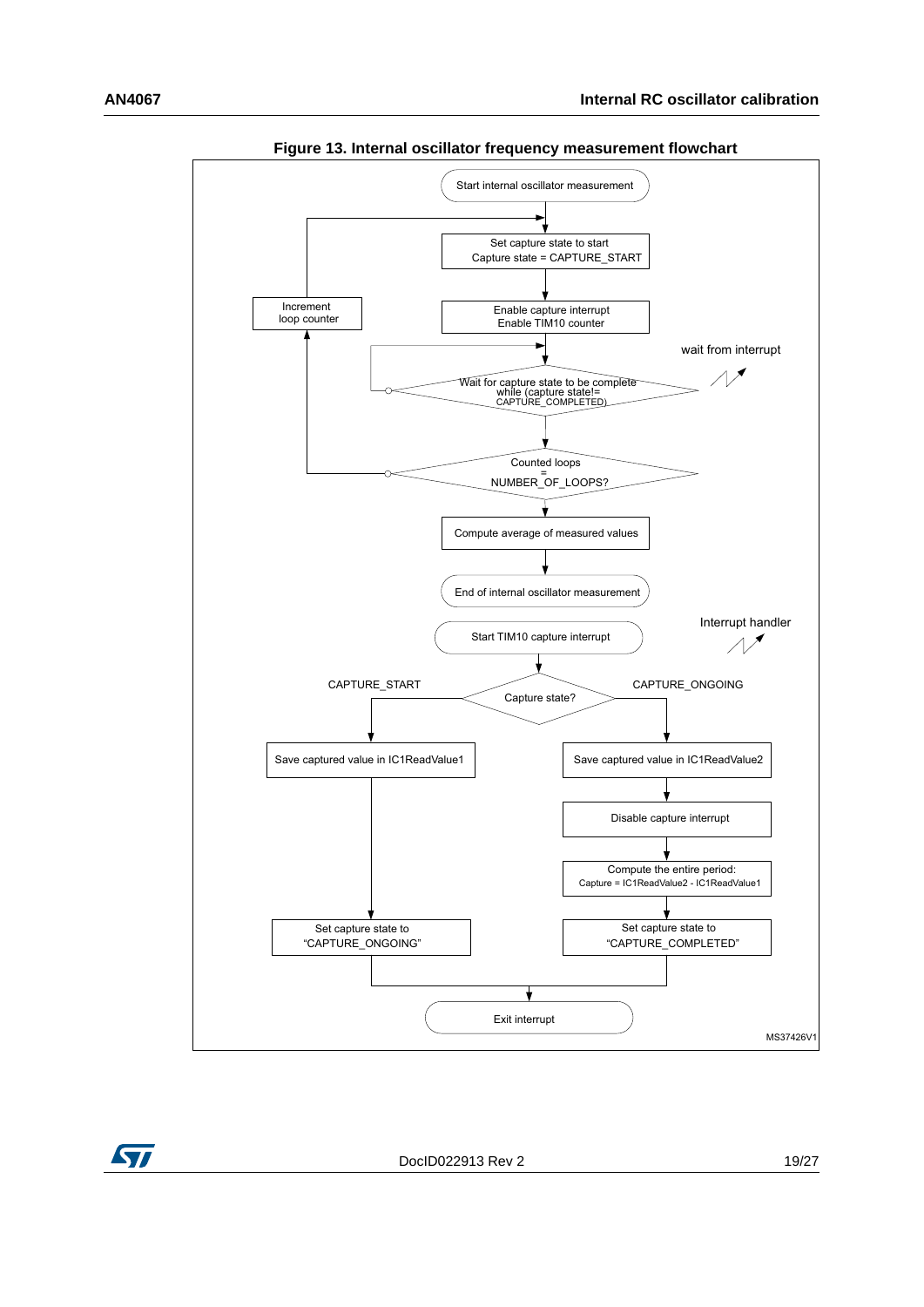#### <span id="page-19-0"></span>**3.3.4 Internal oscillator calibration using calibration curve**

Both the minimal and fixed error methods can take some time due to the high number of measurements to run (for example 32 measurement for HSI with the minimal error method). First, for all trimming values, the difference between the corresponding and the requested frequency is measured and stored in a table. This uses the same principle as the minimal error method. When it is necessary to calibrate the internal oscillator function HSI\_CalibrateCurve(), only the actual frequency is measured and the appropriate value to compensate the difference is taken from the table.

In case of an HSI14 calibration, the HSI14\_ GetCurve () and HSI14\_CalibrateCurve() functions should be used instead of HSI\_GetCurve() and HSI\_CalibrateCurve().

## <span id="page-19-1"></span>**3.4 Recommendations on the use of the calibration library**

- 1. If the external signal frequency is lower than system clock / 65535, the TIM14 counter prescaler should be used to support low frequencies.
- 2. If the external signal frequency is higher than system clock / 100, TIM14 input capture prescaler (divider) should be used to support high frequencies.
- 3. It is recommended to stop all application activities before the calibration process, and to restart them after calling the calibration functions.

Therefore, the application has to stop the communications, the ADC measurements and any other processes (except when using the ADC for the calibration, refer to Step *[6.](#page-19-2)* below).

These processes normally use clock configurations that are different from those used in the calibration process. Otherwise, errors might be introduced in the application: errors while reading/sending frames, ADC reading errors since the sampling time has changed, and so on.

- 4. The internal RC oscillator calibration firmware uses the following peripherals: Reset and Clock Control (for trimming internal RC oscillators), Timer 14 (for measuring internal RC oscillators). Therefore, it is recommended to reconfigure these peripherals (if used in the application) after running the calibration routine.
- 5. Real-time calibration vs. temperature can be used when the ambient temperature changes noticeably while the application is running. The internal temperature sensor can be used with the ADC watchdog with two thresholds. Each time an ADC watchdog interrupt occurs, a new calibration process has to be performed and the two thresholds are updated according to the current temperature (this feature is not implemented in the firmware provided with this application note):

Threshold\_High = CurrentTemperatureValue + TemperatureOffset

Threshold\_Low = CurrentTemperatureValue – TemperatureOffset

<span id="page-19-2"></span>6. It might happen that with change of operation conditions (e.g. surrounding temperature) the calibration curve can change. From this reason it's recommended to measure from time to time (or when the condition change) again to keep working with correct values.

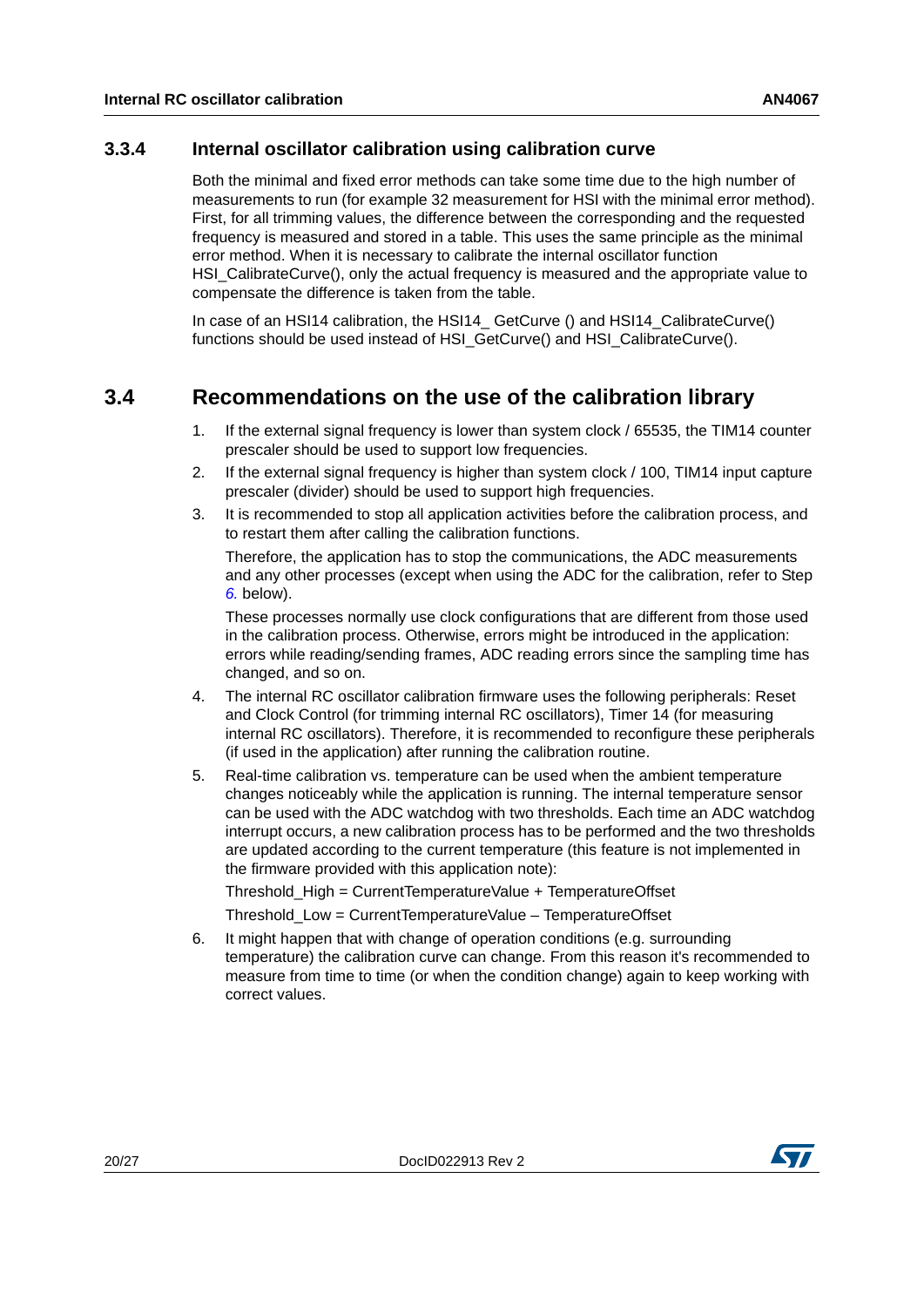## <span id="page-20-0"></span>**3.5 Calibration process performance**

#### <span id="page-20-1"></span>**3.5.1 Duration of the calibration process**

The duration of the calibration process depends on:

- 1. the frequency of the reference signal (prescaled value) "REFERENCE\_FREQUENCY",
- 2. the number of measured periods per trimming value "NUMBER\_OF\_LOOPS",
- 3. the number of measured frequencies during the calibration process "number of steps".

Once the peripherals are configured and ready (mainly the LSE oscillator), the duration of the calibration process is approximated by:

duration =  $(2 \times (NUMBER \t{DOPS + 1}) \times number of steps) / REFERENCE \t{FREQUENCY}$ 

If the calibration process is run with a minimum frequency error for an HSI oscillator (HSI CalibrateMinError()), the number of steps is equal to 32. If the LSE oscillator is used as the reference frequency (REFERENCE\_FREQUENCY = LSE value / Input capture prescaler =  $32768/8$  =  $4096$  Hz) and the selected number of measured periods is 10, the calibration consumes approximately:

duration =  $(2 \times 51 \times 32) / 4096 = 797$  ms

The duration of the calibration process with a maximum allowed error is lower than or equal to the duration of calibration when using the minimum frequency error process.

*Note: Multiplying by 2 in the duration formula above is due to the fact that there is no synchronization between the reference signal and the start of counting by the timer.*

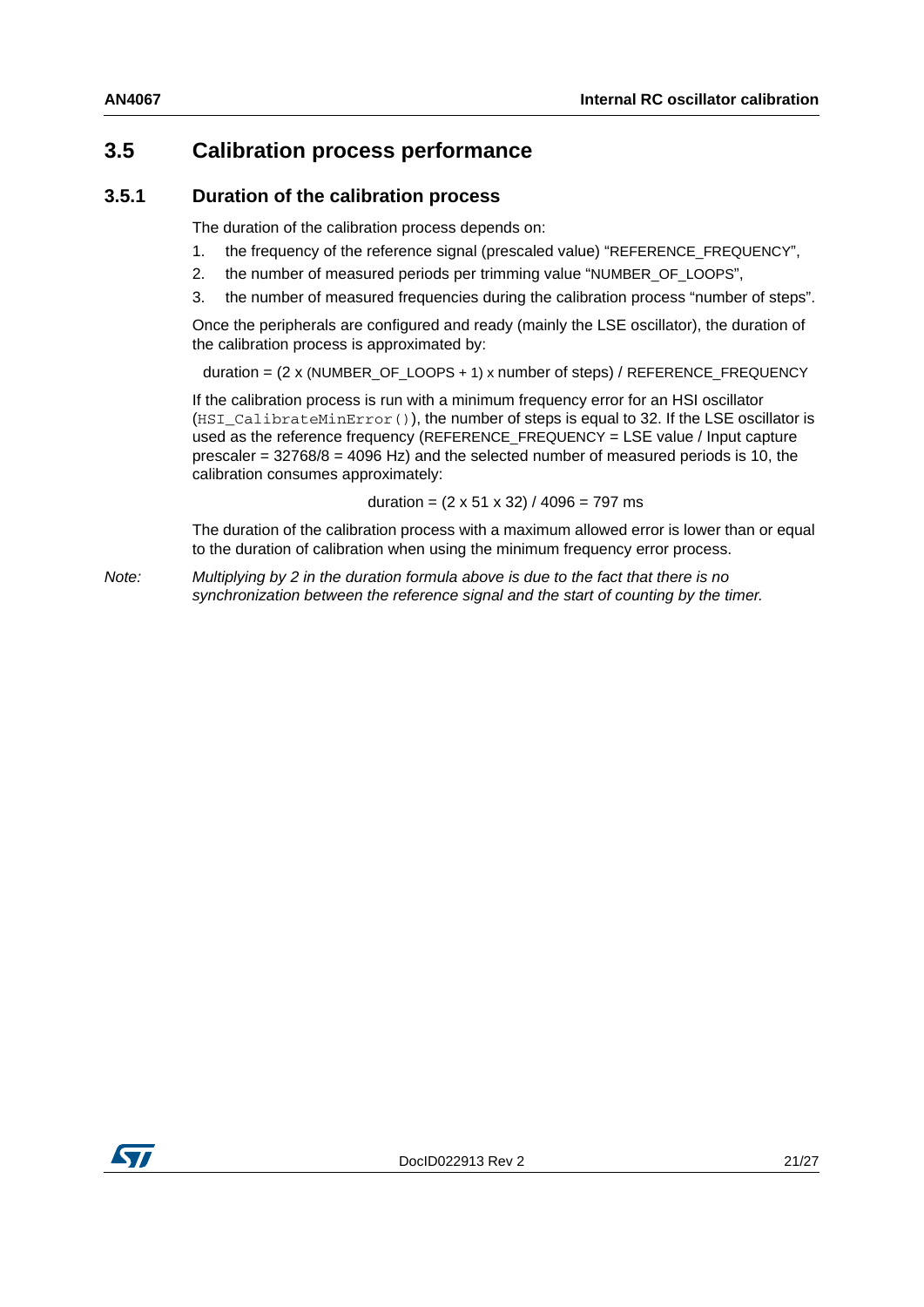## <span id="page-21-0"></span>**4 Low-speed internal oscillator measurement**

The internal LSI RC oscillator is a low-power clock source. In the STM32F0x microcontroller family, an internal and indirect connection is provided between the internal RC oscillator LSI and the embedded timer TIM14 to facilitate the measurement procedure.

## <span id="page-21-1"></span>**4.1 Measurement principle**

The internal RC oscillator measurement procedure consists in running the timer counter using the HSI clock, configuring the internal RC oscillator LSI as the clock source for RTC, configuring the timer in Input capture mode and then connecting the RTC to the timer.

*[Figure](#page-21-2)* 14 shows the configuration used to perform an LSI measurement.

<span id="page-21-2"></span>

**Figure 14. LSI measurement configuration**

After enabling the timer counter, when the first rising edge of the internal oscillator signal to be measured occurs, the timer counter value is captured and then stored in IC1ReadValue1. On the second rising edge, the timer counter is captured again and stored in IC1ReadValue2. The elapsed time between two consecutive rising edges of the clock represents an entire period. *[Figure](#page-22-1) 15* shows the timing diagram of an internal RC oscillator measurement.

*Note: MCO can be also used for this purpose.*

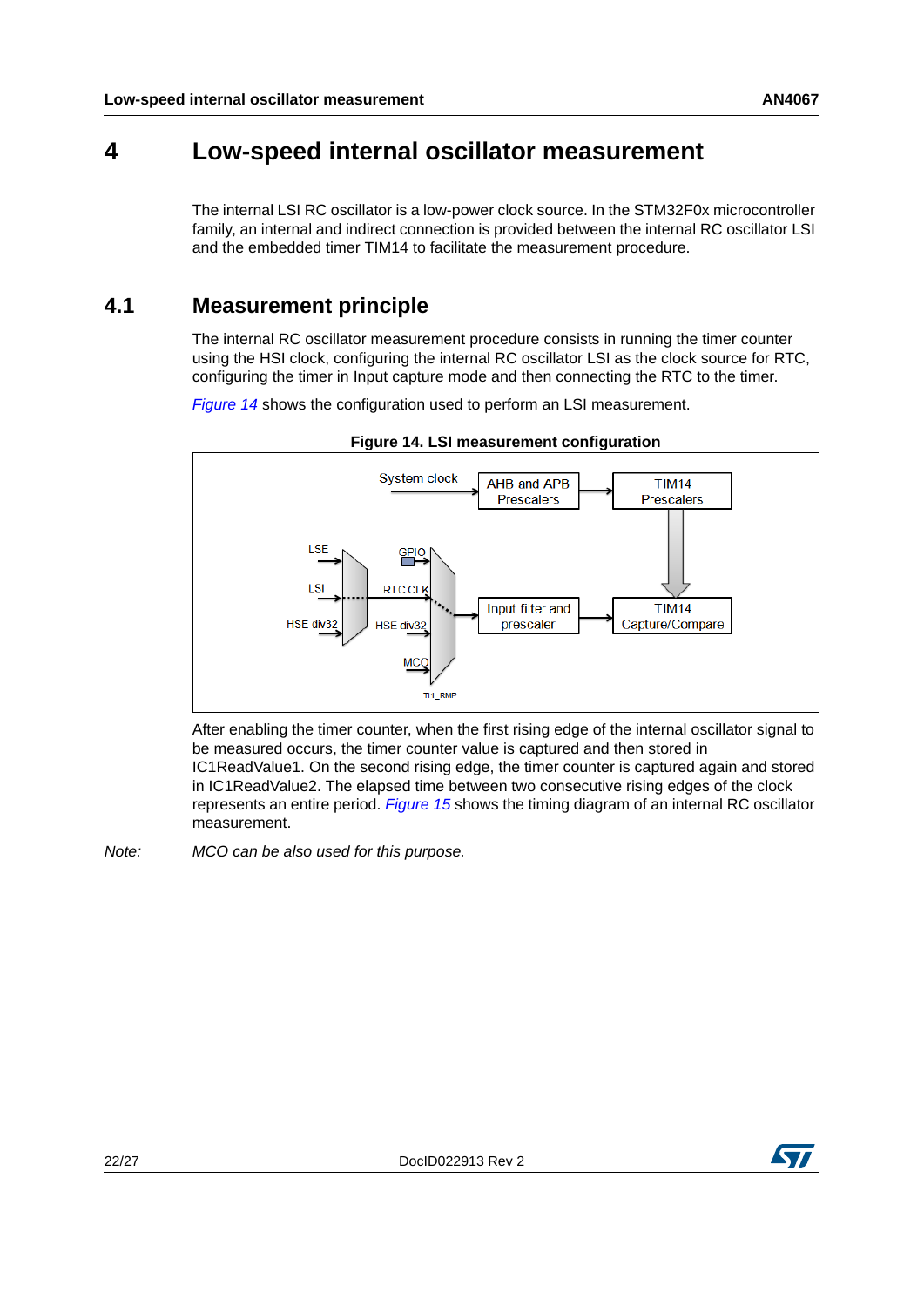<span id="page-22-1"></span>

**Figure 15. Timing diagram of an internal RC oscillator measurement**

The internal oscillator frequency value is computed as shown by the following formula:

internal oscillator frequency = HSI\_Value / Capture

where:

- HSI\_Value is the HSI frequency value: typical value is 8 MHz,
- Capture represents an entire period of internal RC oscillator LSI: IC1ReadValue2 IC1ReadValue1.

As users can conclude from the formula above, the frequency measurement accuracy depends on the HSI frequency accuracy. Consequently, if a reference signal is available, users can run the internal RC oscillator calibration routine described in *Section [3: Internal](#page-6-0)  [RC oscillator calibration](#page-6-0)* before performing the internal RC oscillator measurement procedure.

The input capture prescaler can be used for better measurement accuracy so the formula above becomes:

LSI\_Frequency = InputCapturePrescaler \* HSI\_Value / Capture\_Value.

*Note: If the HSE clock is available it is highly recommended to use it as the reference clock instead of HSI, to benefit from its higher accuracy.*

## <span id="page-22-0"></span>**4.2 Description of the internal oscillator measurement firmware**

The internal oscillator measurement firmware provided with this application note includes one C source files:

 LSIMeasurement.c performing LSI frequency measurement using LSI\_FreqMeasure() function

The internal RC oscillator LSI is measured for a predefined number of periods. Then it returns the average value to minimize the error of the measured frequency.

Users can change this parameter (number of LSI periods) in the lsi\_measurement.h file: #define LSI\_PERIOD\_NUMBERS 10



DocID022913 Rev 2 23/[27](#page-26-0)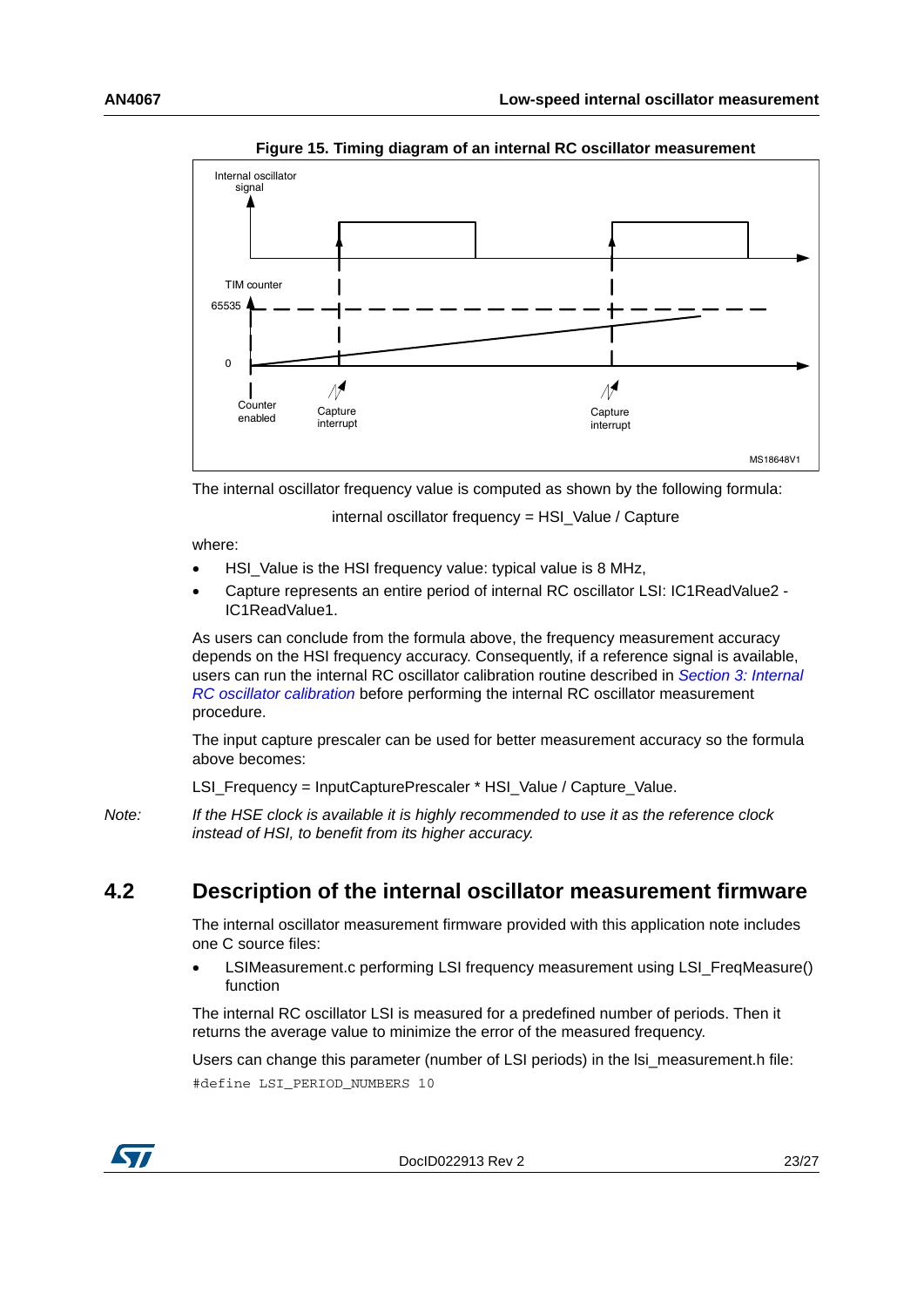## <span id="page-23-0"></span>**5 Internal oscillator calibration/measurement example description**

The example provided with this application note shows the ability of the firmware to calibrate the internal RC oscillators (HSI, HSI14 and HSI48) and explains how to use it to measure the internal RC oscillators (HSI14 and LSI) of the STM32F0xx microcontroller.

In this example:

- After system reset, the HSI is selected to be used as the system clock source.
- The HSI is calibrated using the LSE oscillator as a reference clock.
- When the HSI oscillator has been calibrated, the PLL (clocked by HSI) is configured to 48 MHz and used as the system clock source.
- Then, the HSI14 is calibrated according to HSI precision.
- HSI48 is measured and calibrated.
- Then HSI48 is selected as system clock, CRS peripheral initialized and run.
- After that, the LSI frequency is measured.
- Finally, the measured frequency of the different oscillators is displayed on the STM320518-EVAL board's LCD, as shown in *[Figure 16](#page-23-1)*.

By default, the example uses the minimum error method to calibrate the HSI and HSI14 oscillators.

To run the calibration process that provides the frequency with fixed error, users have to comment out the following define in the main.c file:

#define CALIBRATION\_MIN\_ERROR

<span id="page-23-1"></span>

#### **Figure 16. Internal oscillator calibration**

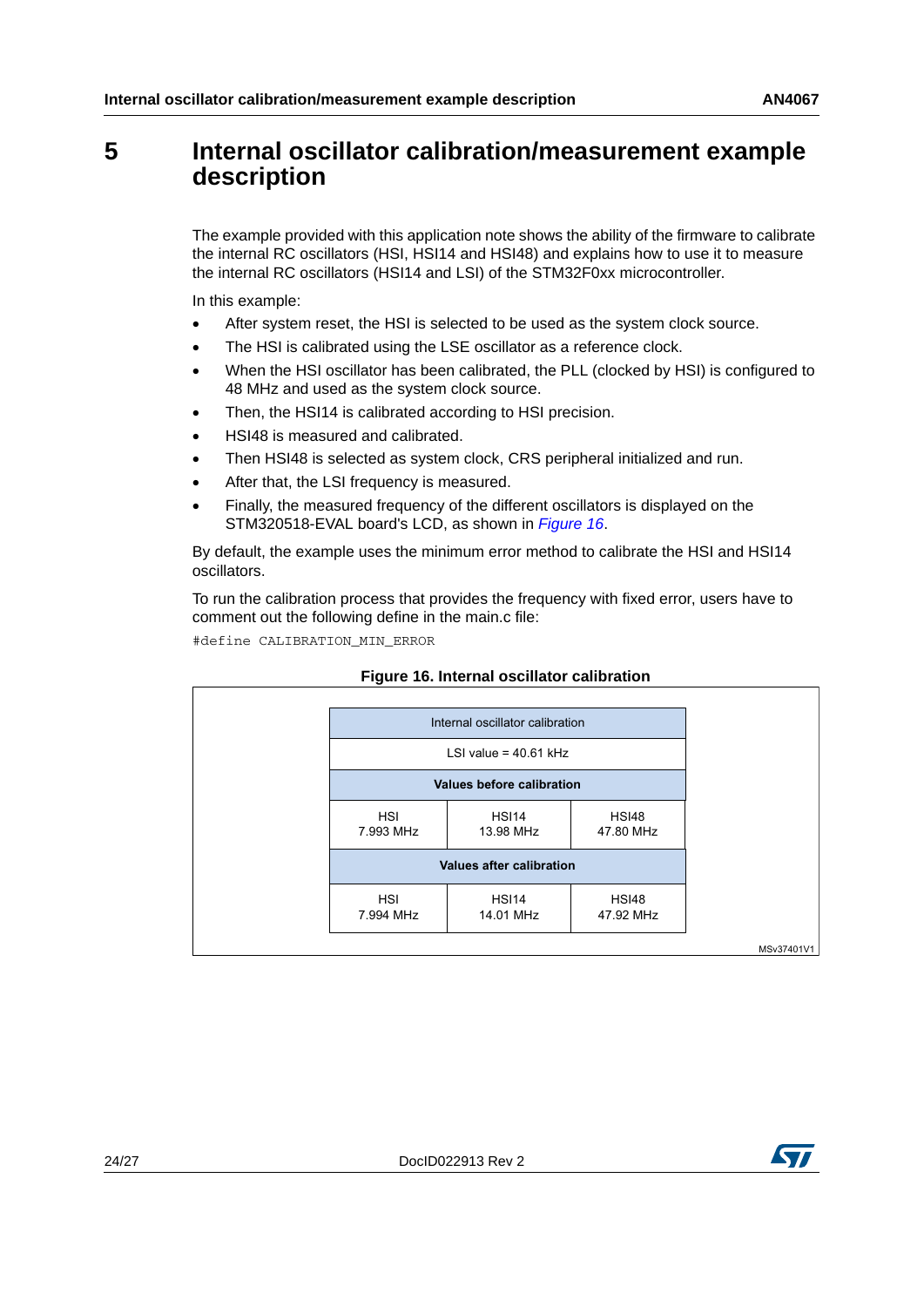## <span id="page-24-0"></span>**6 Conclusion**

Even if internal RC oscillators are factory-calibrated, the user should calibrate them in the operating environment, when a high-accuracy clock is required in the application.

This application note provides two routines:

- **High-speed internal oscillator (HSI, HSI14 and HSI48) calibration:** how to fine-tune the oscillator to the typical value.
- **Low-speed internal oscillator measurement**: how to get the "exact" LSI frequency value.

Several frequency sources can be used to calibrate the internal RC oscillator (HSI): LSE crystal, AC line, etc. Whatever the reference frequency source, the internal oscillator calibration principle is the same: a reference signal must be provided to be measured by a timer. The higher the accuracy of the reference signal frequency, the better the accuracy of the internal oscillator frequency measurement. The error is computed as the absolute value of the typical frequency value and the measured one for each trimming value. From this, the calibration value is calculated and then programmed in the trimming bits.

The second section of this application note is about the measurement of LSI oscillator. The internal connection between internal oscillators and embedded timers in the STM32F0xx microcontroller family is used for this purpose. The timer is clocked using the system clock source and configured in the Input capture mode. The captured time between two consecutive rising edges of internal oscillator represents an entire period.

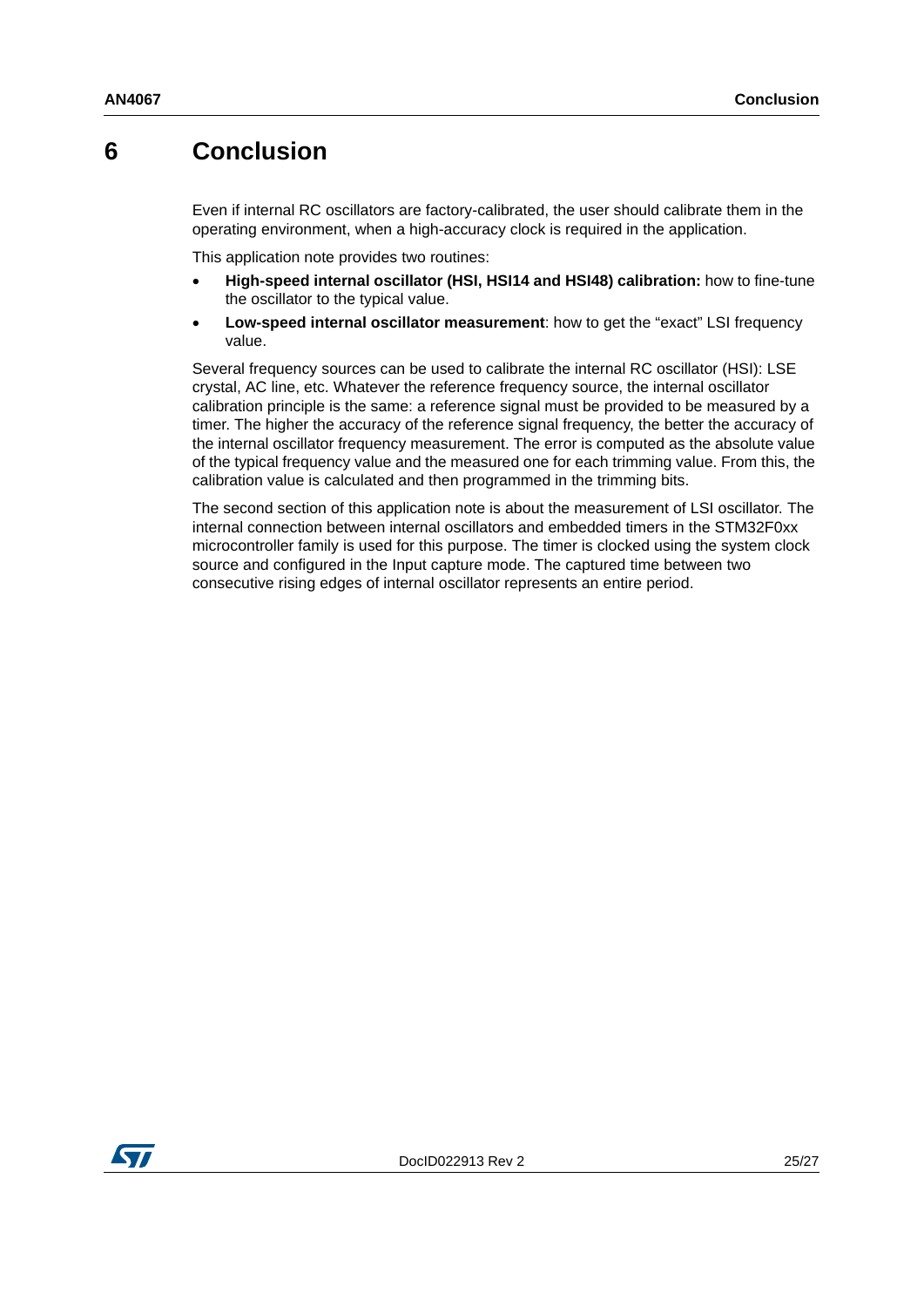## <span id="page-25-0"></span>**7 Revision history**

<span id="page-25-1"></span>

| <b>Date</b> | <b>Revision</b> | <b>Changes</b>                                                                                                                                                                                                                                                                                                                                                                                                                                                                                                                                                                                                                                                                                                                         |
|-------------|-----------------|----------------------------------------------------------------------------------------------------------------------------------------------------------------------------------------------------------------------------------------------------------------------------------------------------------------------------------------------------------------------------------------------------------------------------------------------------------------------------------------------------------------------------------------------------------------------------------------------------------------------------------------------------------------------------------------------------------------------------------------|
| 02-Jul-2012 |                 | Initial release.                                                                                                                                                                                                                                                                                                                                                                                                                                                                                                                                                                                                                                                                                                                       |
| 05-Feb-2015 | $\mathcal{P}$   | Extended the document applicability to all STM32F0x1, STM32F0x2<br>and STM32F0x8 product lines.<br>- Added HSI48.<br>- Added Section 1: Applicable STM32F0xx product families.<br>- Updated Section 3.3: Description of the internal oscillator<br>calibration firmware.<br>- Added Section 3.1.3: HSI48 calibration.<br>- Added Section 3.3.4: Internal oscillator calibration using calibration<br>curve.<br>- Updated Section 3.4: Recommendations on the use of the<br>calibration library.<br>- Updated Figure 12: HSI calibration flowchart: maximum allowed<br><i>frequency error.</i><br>- Updated Figure 13: Internal oscillator frequency measurement<br>flowchart.<br>- Updated Figure 16: Internal oscillator calibration. |

#### **Table 3. Document revision history**